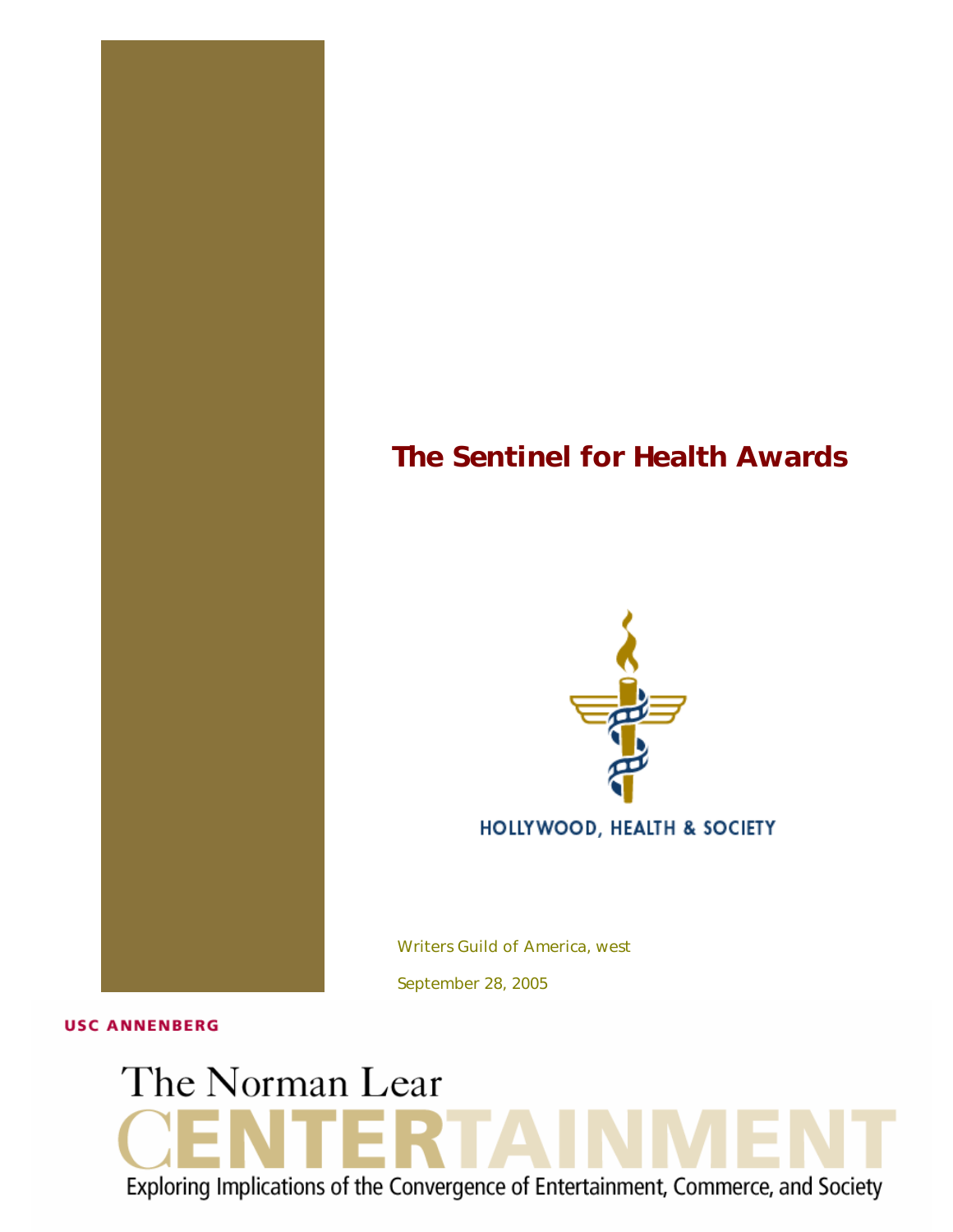#### *[The Norman Lear Center](http://www.learcenter.org/)*

Founded in January 2000, the Norman Lear Center is a multidisciplinary research and public policy center exploring implications of the convergence of entertainment, commerce and society. On campus, from its base in the USC Annenberg School for Communication, the Lear Center builds bridges between schools and disciplines whose faculty study aspects of entertainment, media and culture. Beyond campus, it bridges the gap between the entertainment industry and academia, and between them and the public. Through scholarship and research; through its fellows, conferences, public events and publications; and in its attempts to illuminate and repair the world, the Lear Center works to be at the forefront of discussion and practice in the field.

## *[Hollywood, Health & Society](http://www.usc.edu/hhs)*

Hollywood, Health & Society is a project at the USC Annenberg Norman Lear Center that provides entertainment industry professionals with accurate and timely information for health storylines through expert consultations and briefings, panel discussions and online tip sheets. Funded by the Centers for Disease Control and Prevention and the NIH's National Cancer Institute, the project recognizes the profound impact that entertainment media have on individual behavior and works to encourage accurate health messages in popular entertainment media like daytime and prime time TV shows.

# **USC ANNENBERG** The Norman Lear **ENTER**



#### *Participants*

*Peter Clarke*, Director, Center for Health & Medical Communication, USC Annenberg School

#### *Tyne Daly*, Actress

*Martin Kaplan*, Associate Dean, USC Annenberg School; Director, The Norman Lear Center

*Patric Verrone,* President, WGAw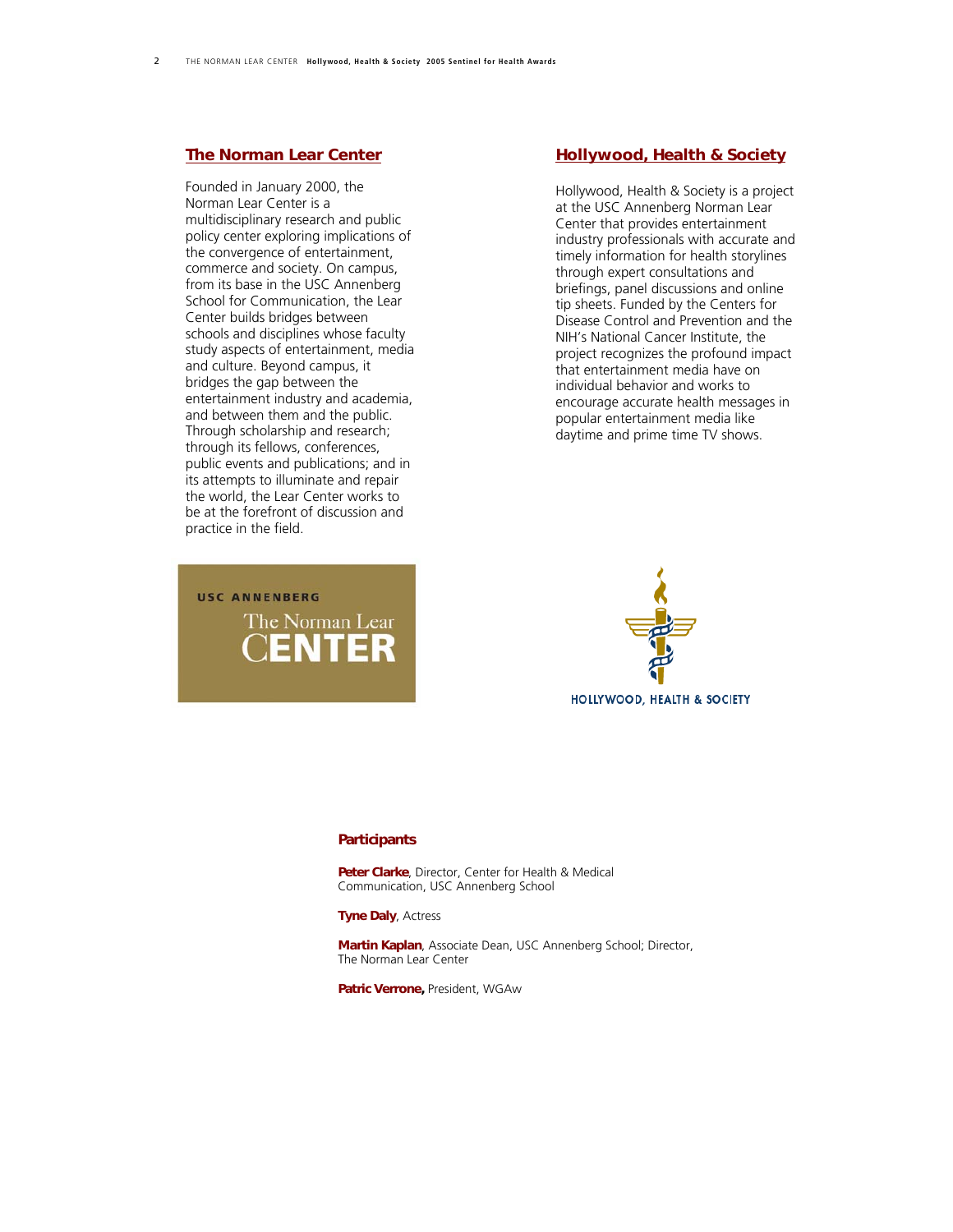### *P A R T I C I P A N T B I O G R A P H I E S*



#### *Peter Clarke, Ph.D*

Peter Clarke, Ph.D. (University of Minnesota), holds two appointments at the University of Southern California (USC): Professor of Preventive Medicine and of Communication. His most recent book (with Susan H. Evans) is Surviving Modern Medicine (Rutgers University Press, 1998).

Clarke has also directed many projects that apply advanced telecommunications to healthcare, including: the design and evaluation of multimedia kiosks to aid cancer patients and their families, as they cope with illness and treatment side effects (funded by the IBM Corp.); and experiments with videoconferencing support groups among illness survivors (various foundations and corporate sponsors). He has published more than 40 articles in professional journals and has edited works such as The Computer Culture (Lexington, 1984), New Models for Communication Research (SAGE, 1973), and seven volumes of the Annual Reviews of Communication Research (SAGE).

Clarke's current interests center on improving human nutrition. He codirects (with Susan H. Evans) From the Wholesaler to the Hungry, which has received awards for public service from the U.S. Secretary of Agriculture and the UPS Foundation. The project has helped launch nearly 150 new programs that recover vast quantities of surplus fresh produce and direct these nutritious foods to low-income Americans. Last year, the programs captured almost 300 million lbs. of such "edible-but-not-sellable" fresh fruits and vegetables, distributing them in 44 states and the District of Columbia.

In addition to his research and work in social action, Clarke has chaired or served as dean of four academic programs in communication at three universities: the School of Communications (University of Washington); the Department of Journalism and, later, the Department of Communication (University of Michigan); and the Annenberg School for Communication (University of Southern California). He currently chairs USC's Committee on Appointments, Promotions, and Tenure.

#### *Tyne Daly*

A distinguished stage and screen actress, Tyne Daly is one of the industry's most acclaimed and respected actors. Daly, who has won six Emmy Awards and been nominated for 14, won her most recent Emmy in 2003 for Outstanding Supporting Actress in a Drama Series for her

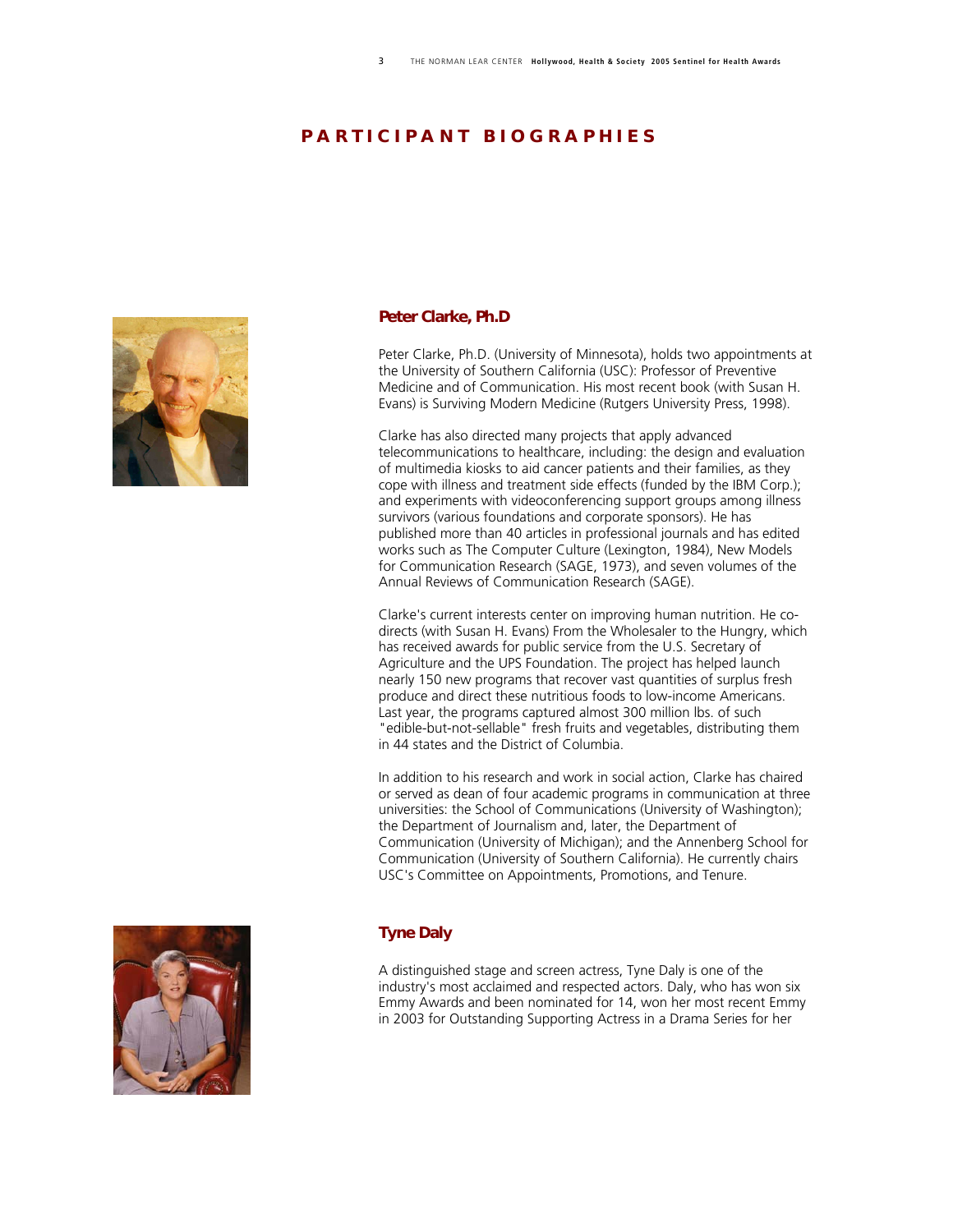role in the television series *Judging Amy*. She received four Emmys for Outstanding Lead Actress in a Drama Series for her role in the longrunning television series *Cagney & Lacey*. She also received an Emmy for Best Supporting Actress in a Drama Series for her performance in *Christy*.

Daly's extensive television credits also include starring roles in numerous movies, including four "Cagney & Lacey" films, *The Perfect Mother* and *Kids Like These*, as well as *Intimate Strangers*, for which she received an Emmy nomination, *The Entertainer*, *Larry*, and *Bye Bye Birdie*. She has also guest-starred in many television series and starred in a television movie *The Wedding Dress*.

Daly has appeared on Broadway in numerous productions, including *Gypsy*, for which she won Tony, Drama Desk and Outer Critics Circle Awards, and *Mystery School*, for which she received a nomination from the Outer Critics Circle for Best Solo Performance. She also won a Drama-Logue Award for her performance in a Los Angeles production of *Come Back, Little Sheba*. Her feature-film credits include *John and Mary*, *Zoot Suit*, *The Enforcer*, *Telefon*, *The Aviator*, *Movers and Shakers* and *The Simian Line*.

Daly was born in Madison, Wisconsin, and lives in Los Angeles.

#### *Martin Kaplan*

Martin Kaplan, director of the Norman Lear Center, is associate dean of the USC Annenberg School for Communication. He graduated from Harvard College summa cum laude in molecular biology, where he was president of the Harvard Lampoon and of the Signet Society, and on the editorial boards of the *Harvard Crimson* and *Harvard Advocate*. As a Marshall Scholar, he received a First in English from Cambridge University in England. As a Danforth Fellow, he received a Ph.D. in modern thought and literature from Stanford University.

He was a program officer at the Aspen Institute; executive assistant to U.S. Commissioner of Education Ernest L. Boyer; chief speechwriter to Vice President Walter F. Mondale; deputy op-ed editor and columnist for the *Washington Star*; visiting scholar at the Brookings Institution and a regular commentator on NPR's *All Things Considered* and *CBS Morning News*. In the Mondale presidential campaign he was in charge of policy, speechwriting, issues and research. Recruited after the 1984 election by Jeffrey Katzenberg and Michael Eisner, he worked at Disney for 12

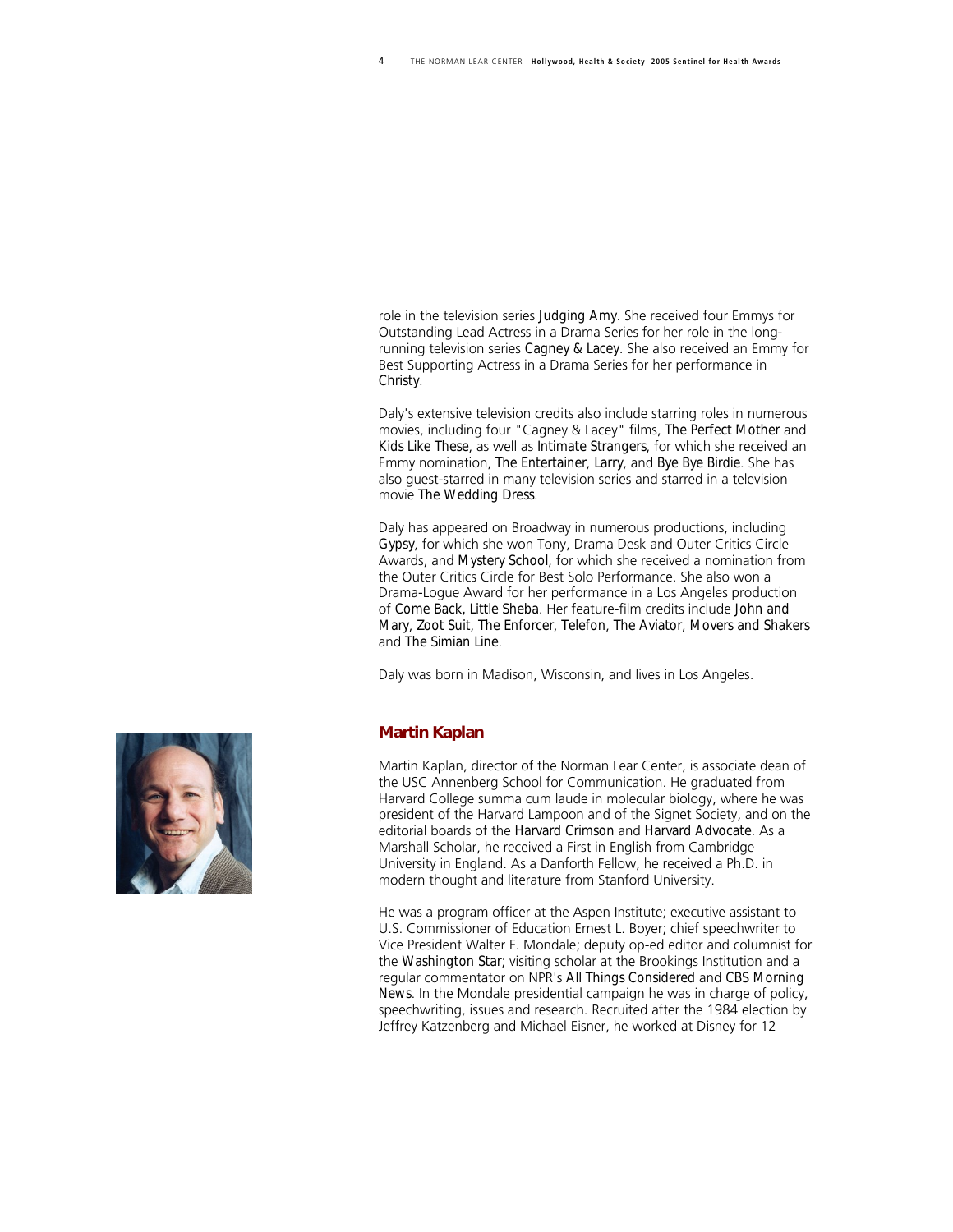years, both as a studio vice president in live-action feature films, and as a writer-producer under exclusive contract.

Kaplan has credits on *The Distinguished Gentleman*, starring Eddie Murphy, which he wrote and executive produced; *Noises Off*, directed by Peter Bogdanovich, which he adapted for the screen; and *Max Q*, produced by Jerry Bruckheimer for ABC.

He is editor of *The Harvard Lampoon Centennial Celebration*; co-author (with Ernest L. Boyer) of *Educating for Survival*; and editor of *The Monday Morning Imagination* and *What Is An Educated Person?* His articles have appeared in publications including *The New York Times*, *The Washington Post*, *The Los Angeles Times*, *Time*, *U.S. News & World Report*, *The American Scholar*, *The Woodrow Wilson Quarterly* and *The New Republic*. At USC he has taught graduate and undergraduate courses in Media & Politics; Campaign Communication; and Entertainment, Communication & Society.

#### *Patric Verrone*

Patric M. Verrone is the President of the Writers Guild of America, west. He graduated magna cum laude from Harvard College where he was an editor of The Harvard Lampoon.

He got his law degree from Boston College Law School where he served on the Boston College Law Review. He is a member of the California and Florida Bars, has been an adjunct professor of entertainment law at Loyola Law School and UCLA Extension, and has served as editor of the Annual Entertainment Law Issue of *Los Angeles Lawyer* magazine since 1996.

He has been a television writer and producer for nearly 20 years and his credits include *The Tonight Show Starring Johnny Carson*, *The Larry Sanders Show*, *The Critic*, *Pinky and the Brain*, *Rugrats*, *Muppets Tonight*, *Futurama*, and *The Simpsons*. He has won two Emmys and been nominated eight times in four different categories. He won the 2002 Writers Guild Animation Caucus Lifetime Achievement Award.

He is married to fellow TV writer and novelist Maiya Williams. They have three children (who also want to be writers) and a Labrador retriever (who wants to direct).

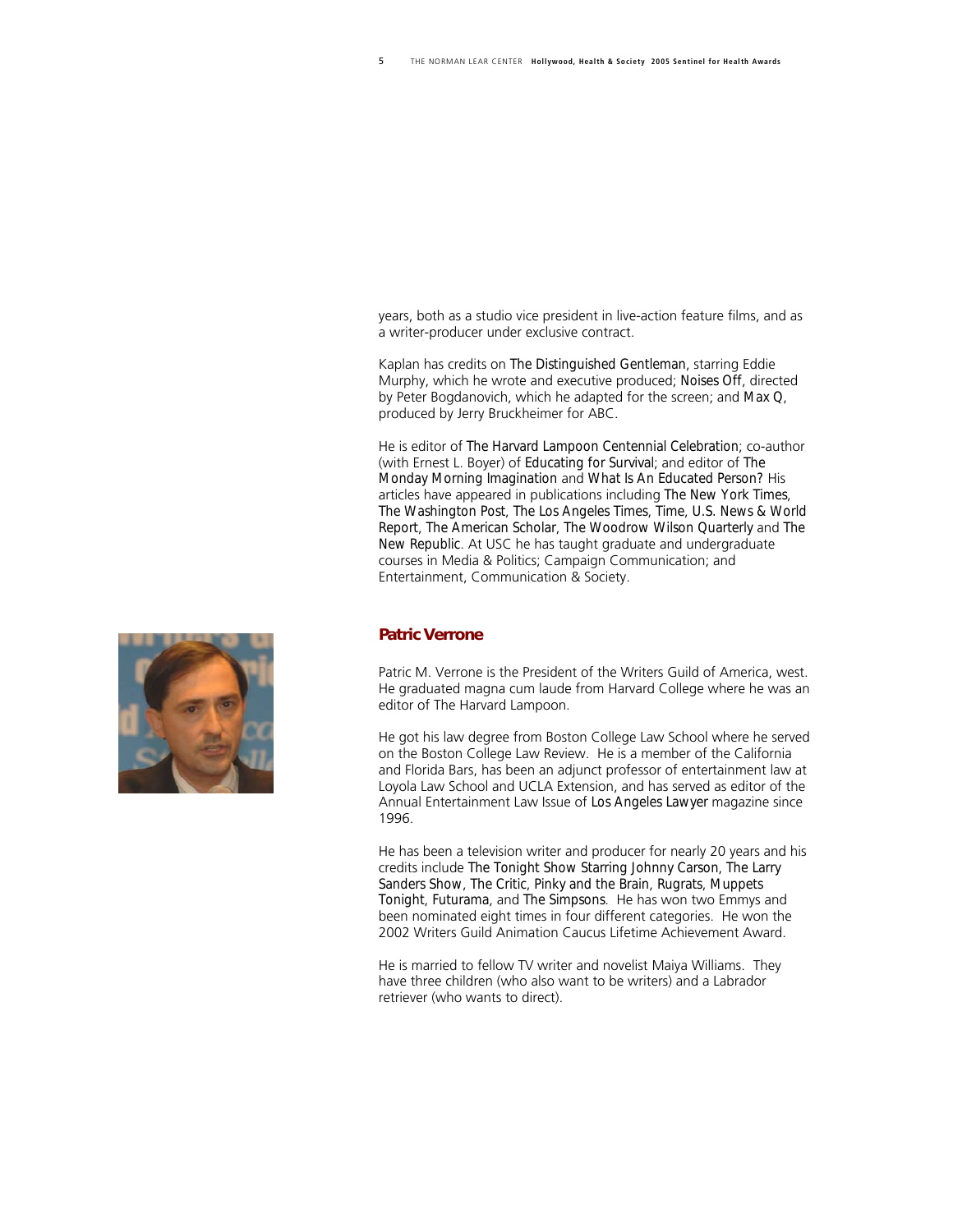# *2005 Sentinel for Health Awards*

Patric Verrone: Good evening. My name is Patric Verrone. I'm the freshly minted President of the Writers Guild of America, west.

This is my first time in the building, so I thank you for the warm reception. It's actually also my first time meeting many of the Board members for the Hollywood, Health & Society project. It is impressive, as we dine today, that this is sort of the greatest assemblage of academic, medical, literary, entertainment, philanthropic and scientific talent since Neal Baer dined alone.

#### *[Audience laughs]*

That's the second time tonight I've done that joke. I'm glad it went over well this time. No, it went over well the first time, too.

See, I'm by nature a comedy writer, an animation writer. The shows I've worked on, *The Simpsons* and a show called *Futurama*, did not deal typically with health issues. We did an episode about robots addicted to electricity. It didn't exactly have the same kind of impact on society.

Well, allow me to welcome you to the Sixth Annual Sentinel for Health Awards program. On behalf of the Writers Guild of America, west, thank you all for being here tonight. This should be an exciting and enriching evening.



**This is ... the greatest assemblage of academic, medical, litera ry, entertainment, philanthropi c and scientific talent since Neal Bae r dined alone.** 

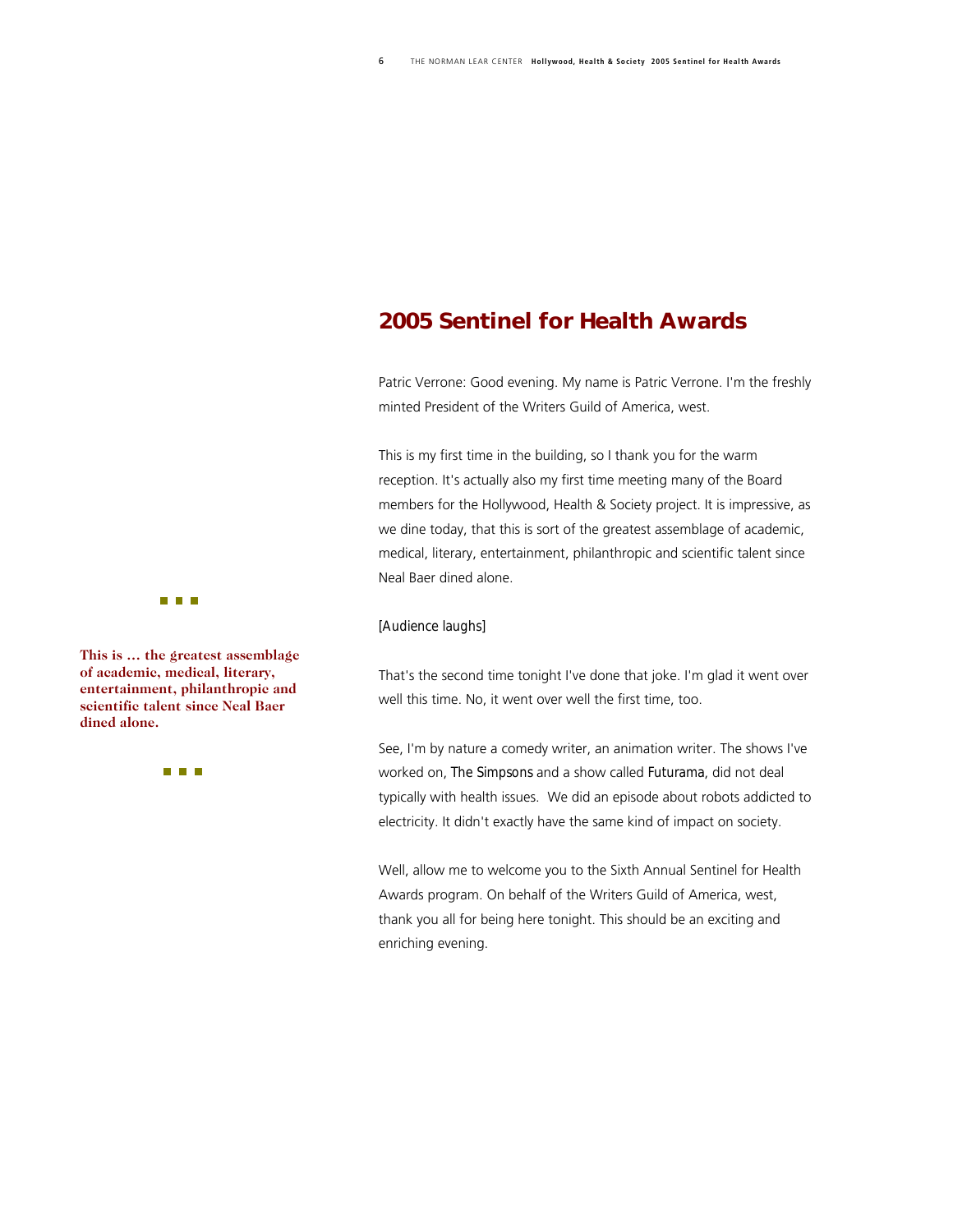I want to introduce a gentleman who will be our Master of Ceremonies tonight, a man with whom I share a credit. At one time, we both served on an organization called the Harvard Lampoon, which was, at the time, neither interested in health nor society but very much in Hollywood. Ladies and gentlemen, please welcome Marty Kaplan, the Associate Dean of the USC Annenberg School for Communication.

Martin Kaplan: Thank you. Patric's wearing a Lampoon tie, in case you didn't notice. It's a jester on horseback, but the jester's facing the wrong way.

We're very happy to have Patric as the Co-chair of our Board, and for this to be the first public event he has dared to show his face for since the recent pleasantness. So thank you very much for being here.

I'm thrilled to be here, too. Hollywood, Health & Society is a project of the Norman Lear Center, which is part of the USC Annenberg School for Communication, which is in the state of California, on the plant Earth, if you want to get the hierarchy of things right.

We have a staff that works valiantly to give advice and free technical assistance to people who want in their storylines to say something about health or safety that's accurate, as opposed to just pulling it out of the air. And we're now starting our fifth year.

We have a terrific staff of people who do it and many of whom have worked very hard for the Sentinel for Health Awards tonight and also on so many other projects. And so I just want for a moment, in the Lear Center tradition, to thank them before the event so that for those of you who might later think twice, you can applaud now vigorously.

I'd like to thank Vicki Beck, Mandy Berkowitz, Grace Huang, Scott McGibbon – and it would not be possible to have the partnership that we have with the Writers Guild without the tremendous help year in and year out from Guild staff person Jennifer Burt. Thank you so much.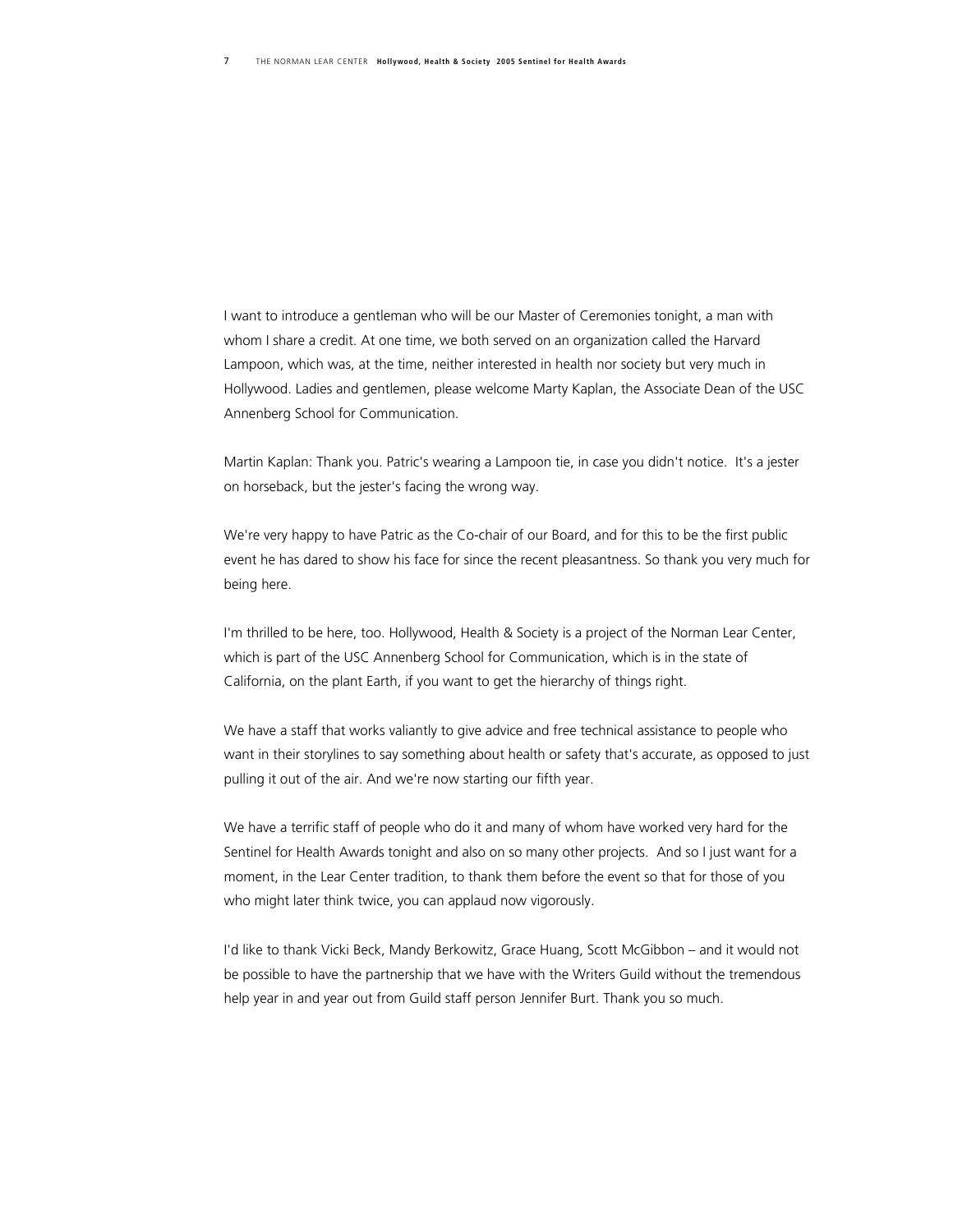The Centers for Disease Control and Prevention in Washington and the National Cancer Institute are the original supporters of this activity, and some people are here tonight from the CDC. Varian Brandon is here. Varian, thank you.

And, also, we have Katherine Lyon-Daniel from the National Center on Birth Defects and Developmental Disabilities.

We have a guy who, if you watched after 9/11 any of the anthrax press conferences that Rudy Giuliani gave, always was standing next to him, whispering in his ear, explaining epidemiology – Steve Ostroff. He's now got hardship duty in Hawaii.

And while I'm thanking people, I want to single out two other people as well. One is a TV legend and pioneer, who is someone I love dearly not only as a friend and a beneficiary of his philanthropy but for someone who's given so much to American culture. And, in particular, he, in his work, took on so many difficult and controversial issues in the context of comedy, which is not a common thing today. So please join me in welcoming Norman Lear.

There was a time when Norman had something like five of the top five shows on television, when he thought this kind of dealing with controversial issues in television was something that might be a good thing to encourage. And he got together with a gentleman, who's also here tonight, and they cooked up the idea of working in other countries to see how problems of literacy and population and domestic abuse and women's rights all could be addressed through the use of entertainment. And they had tremendous success doing it. It caused the creation of an organization called Population Communications International, and its founder and Norman's partner from that period is with us tonight. Please welcome David Poindexter.

Norman Lear: One small correction. When Mr. Poindexter came to me, he had already started Population Communications International.

Martin Kaplan: Thank you.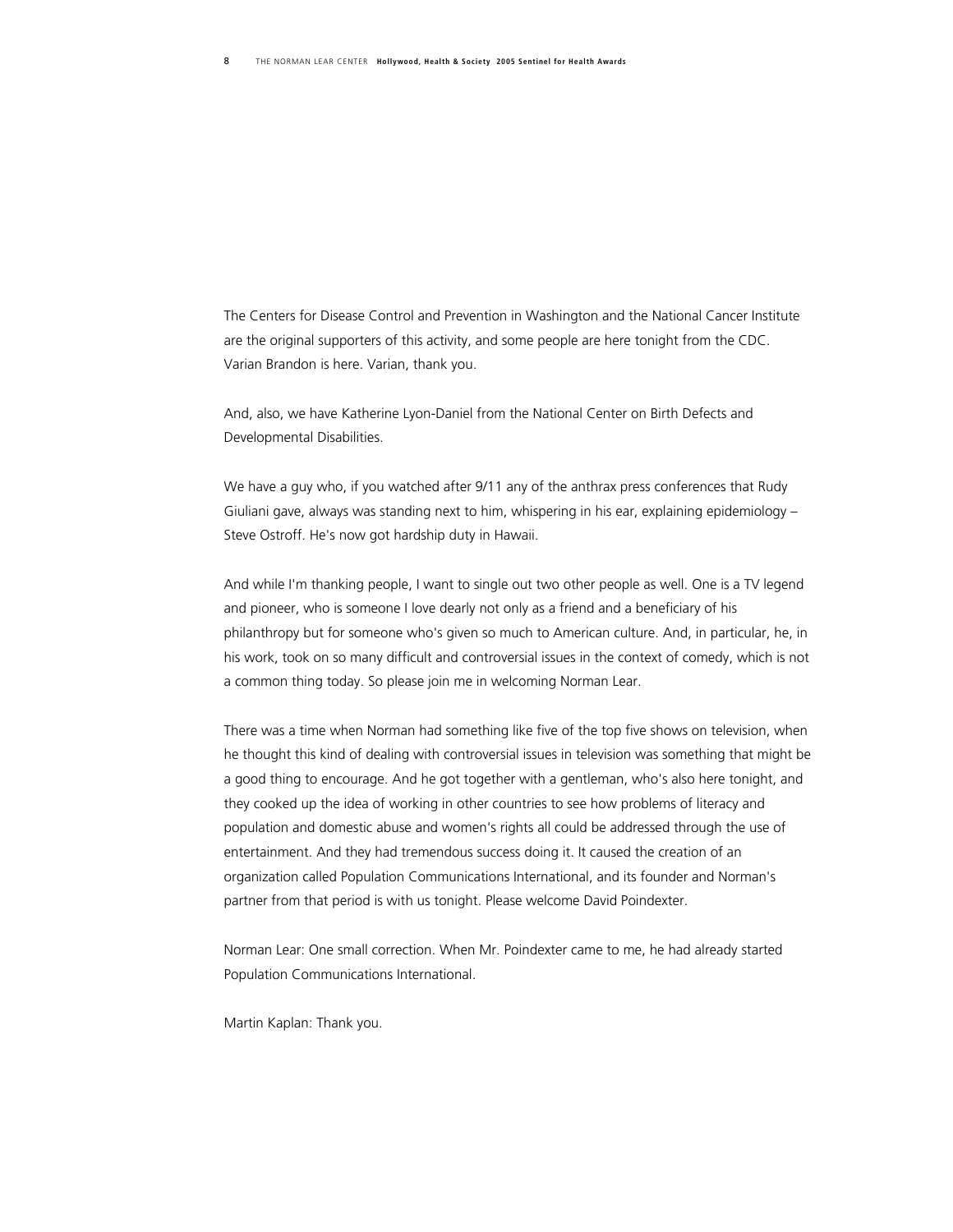There are a number of other distinguished people here tonight. You know who you are. For those of you who were here a year ago, we announced that in the memory of a professor of communication at our school named Ev Rogers, we were creating an award for efforts in entertainment-education, the use of entertainment in order to make a difference in society. The award was announced that night at this event by a colleague of mine who has been the Dean of the Annenberg School – he is a professor there – and also at the Keck School of Medicine. And we're very happy that tonight he can tell us the rest of the story. Please welcome Dr. Peter Clarke.

Peter Clarke: Well, I also want to welcome Patric in his job and thank him for introducing us all to a new medical concept, electricity abuse.

I think I should tell you a little bit about Ev. Not all of you were here last year. He was a kind of an Emersonian figure in the Ralph Waldo version of that, not the TV appliance version of it – those of you who followed this essayist and philosopher and spokesperson for the 19th century will recall how preoccupied with the idea of character he was. And he felt that character was a vital force that attached itself to great people and allowed great people to accomplish things even when they didn't have great resources. Character was something he felt drove the human psyche. And as bright and accomplished and as an important scholarly contributor as Ev Rogers was – I knew him over 40 years and was a colleague of his in two universities – I remember him supremely as a man of character, as a person of character.

And so when we set up this award, we wanted to use it to celebrate people not only who were doing important scholarship about



**[Ev Rogers] was a kind of Emersonian figure … I remember him supremely a s a man of character, a perso n of character.** 

n a n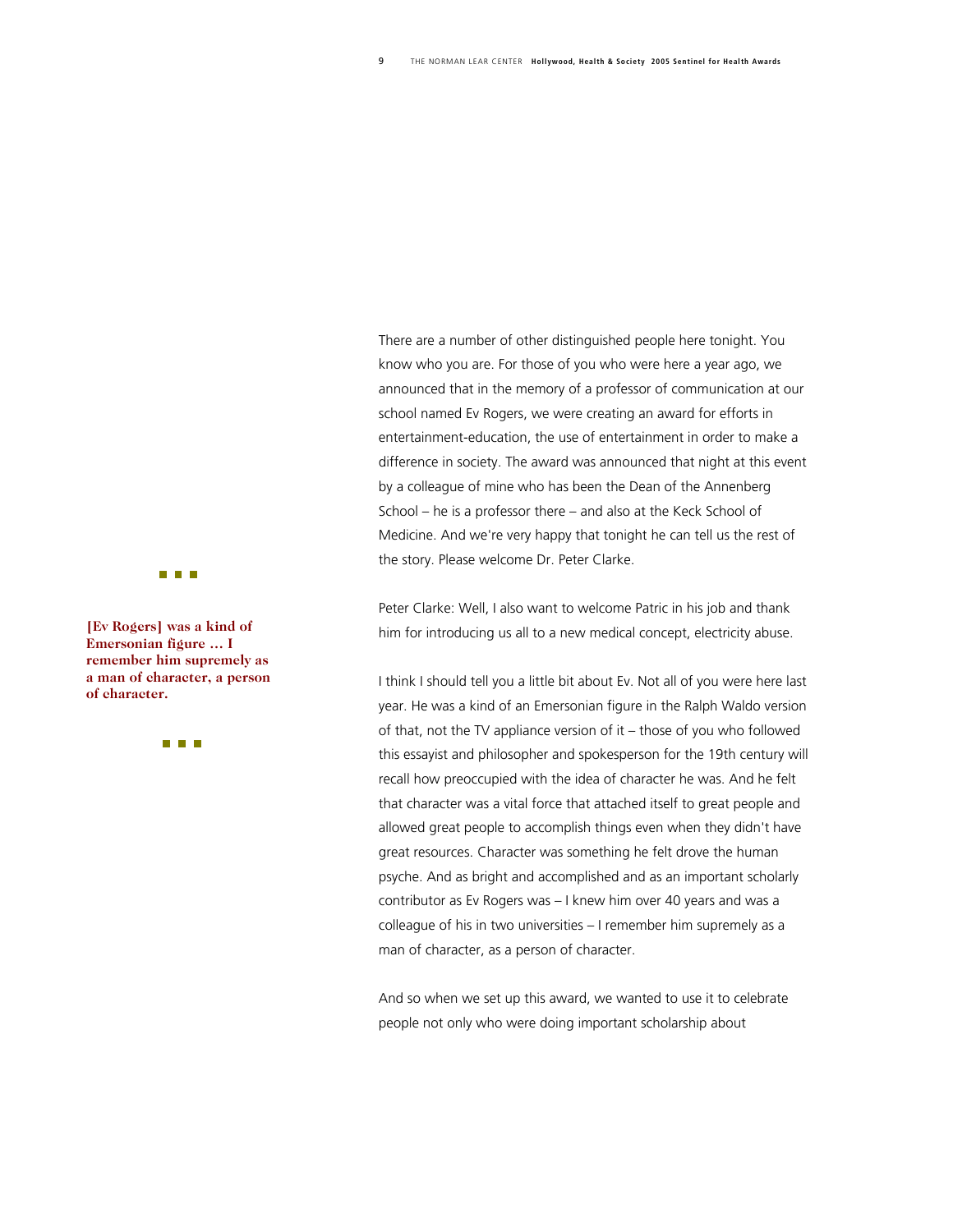entertainment education, but people who were concerned with the practical product that was coming out of this, people who were concerned with bettering people's lives, not just climbing the academic tree by getting more papers on their vitae but who actually cared about humanity and cared about people's lives that were being affected by improved messages about health.

We assembled a panel of judges, and David Poindexter, I'm happy to say, was one of our judges. Phyllis Piotrow, of whom many of you know from Johns Hopkins, was another. Debra Lieberman, who teaches at the University of California, Santa Barbara, was another.

And it was inspiring to us all that we were able so quickly to come to the resolution of who should be the first recipient of the Ev Rogers award. It happens, really quite coincidentally, that our recipient was a student of Ev's, and I think that's actually a poignant fact, although it wasn't part of the award criteria, because students were, for Ev, such an important resource for him. One of the expressions of his character is that he got so much done often on rather slender resources, not huge, huge, huge, mega-multi zeros at the end of government grants, and the resource that he deployed to get so much done was very often the enthusiasm of his students, which he inspired by his own example and by his own generosity and humanity.

So I'm here to introduce the first recipient of this award, a man who's now a Presidential Research Scholar at Ohio University. He's the author or editor of eight books in the entertainment-education area. Three of these books have won important awards. He's written 75 or so peerreviewed papers. This is a noteworthy accomplishment for someone who's barely 20 years out of his graduate training. He's the sort of

#### **THE R**

**The resource that [Ev] dep loyed to get so much done was … the enthusiasm of his students, which he inspired by his ow n example.** 

n n n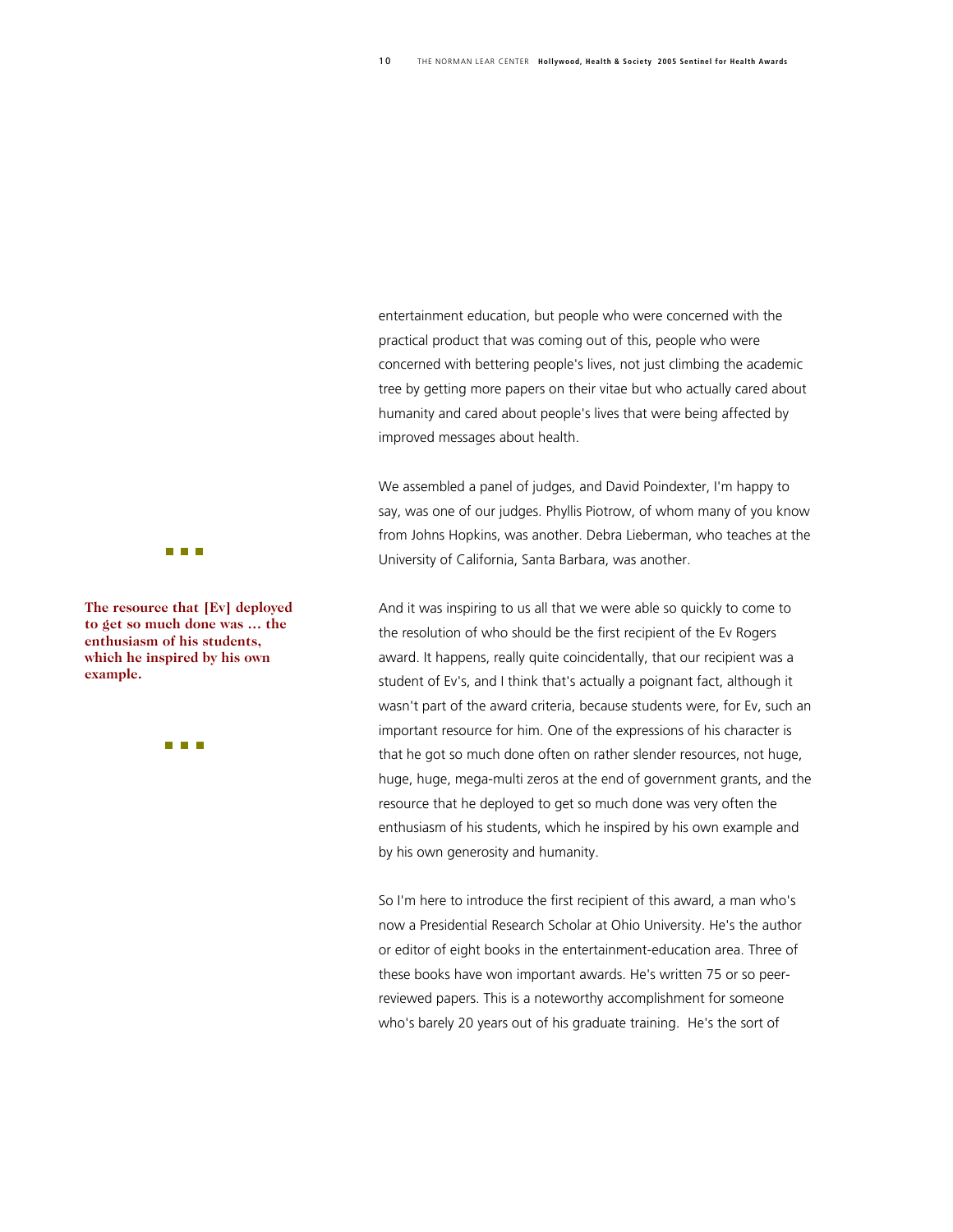person who is a consultant on six continents, wherever people are coming together to try and figure out how to use communication in a worthier way, in a way that Norman Lear's own career exemplifies and so many other people in this room. Please join me in congratulating Arvind Singhal.

Can you say a few words, just a word or two?

Arvind Singhal: Sure. In all humility, there's no better thing that could happen to me. I was a student of Ev Rogers at the USC Annenberg School, like my friend, Tom Valente, who's sitting there. And as I said earlier this afternoon, when you're invited back by your alma mater, it's a great honor. It's sort of that proverbial primordial feeling of the umbilical cord tugging at you. And then when your alma mater invites you and honors you, I mean that's an especially wonderful feeling. And then if the award is in the name of your mentor, well, what can you say? So thank you, USC. Thank you, Annenberg. Thank you, Norman Lear Center. Thank you, all.

Peter Clarke: I wanted to mention the fact that Anuja, who is Arvind's wife, and Anuja's mother is here, Shakti. Would you stand up, please?

Martin Kaplan: All right. So if your heart is warm, get ready for it to be even warmer. Last year, we added the category of Prime Time Drama and Comedy to the Awards. This year, we've added an additional category of Telenovelas. And tonight, we are truly privileged to have as emcee, the real emcee for the evening, somebody whom all of us admire, both for her work in the business and for her personal character and integrity.

She most recently played Maxine Gray, the mother of Amy Brenneman, on *Judging Amy*. She was a relentless advocate for the plight of children and families. And if you look across her career, there are so many roles she's played, and if she didn't win an Emmy or Emmy nomination for each one of them, it was a terrible oversight, but I think she actually did, with six wins to her credit. We're truly honored to have her with us this evening. Please join me in warmly welcoming Tyne Daly.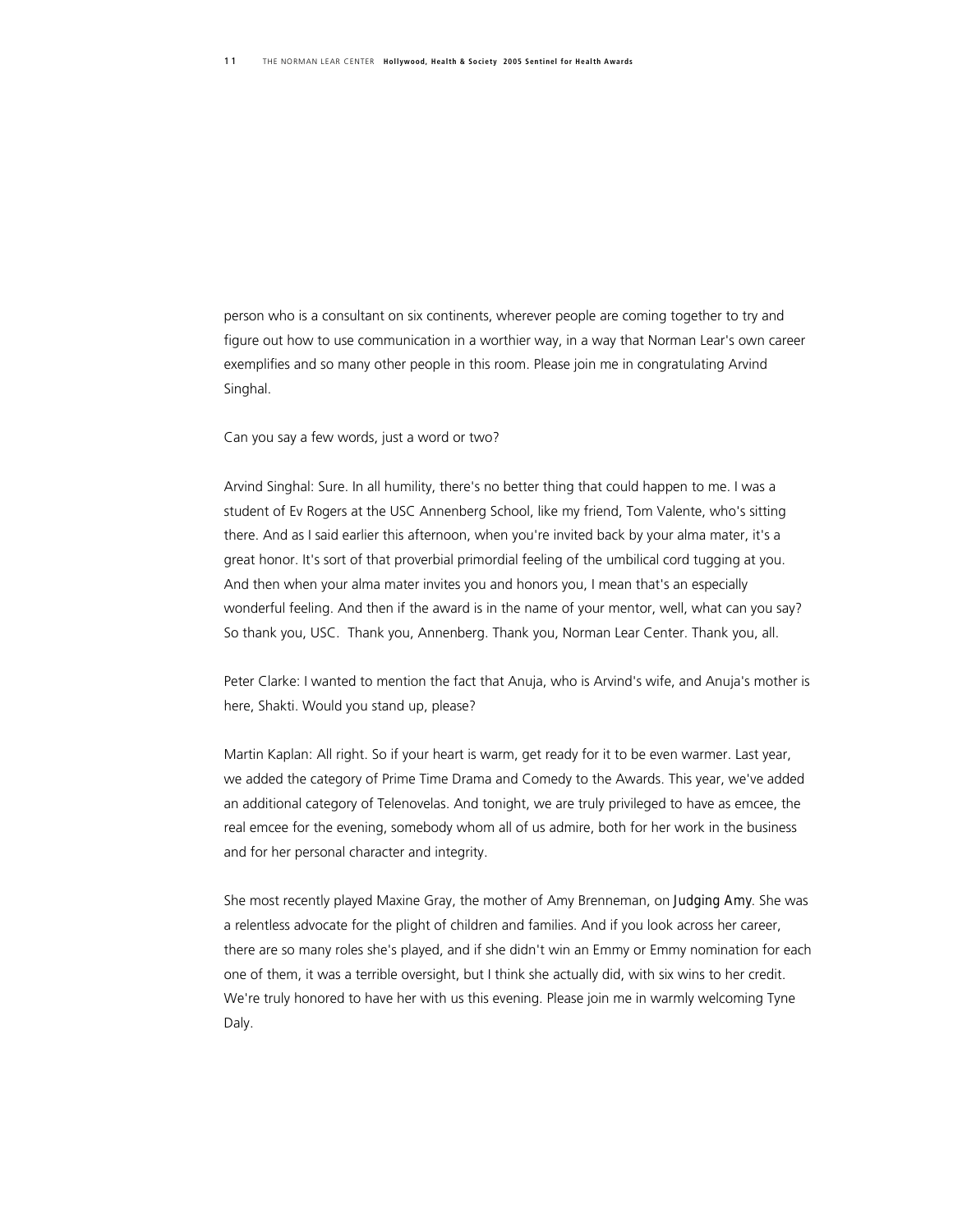Tyne Daly: Thank you, Marty. I'm delighted to be here with you tonight because aside from, of course, the glamour and dignity of our business, right after that comes the opportunity to get to inform people, as well as entertain them. So that's what this evening is about, and I'm very grateful that you asked me to be part of it.

Marty mentioned earlier that this year's Sentinel for Health Awards program has expanded again. We have received 31 submissions total, and through two rounds of judging, nine finalists were selected. These were judged on accuracy of depictions and entertainment and public health values, and we'd like to thank those of you who served as Sentinel judges, helping to identify these exemplary storylines among the many submissions we received. The judges' names and comments are included in your programs, and will the judges please raise your hands and be acknowledged by the crowd? Thank you.

Back in the 1900s, as my children say, I did a show called *Cagney & Lacey*, and I called my producer this morning and said, "Barney, do you remember the health issue shows we did?" And he sort of top-of-thehead, you know, gave me this little list. We did shows about various addictions, addictions to alcohol, nicotine, gambling, cocaine. We did a cancer show, and the most important thing I think we did in the cancer show was underlining the necessity for getting a second opinion. We talked about safe sex. We were the first show on network television to promote the idea of safe sex. We talked about AIDS. We talked about child abuse. We talked about aging parents. We talked about mental health, about stress in the workplace and at the home. I'm not giving you this list to self-aggrandize; I'm wanting to remind you that that was 20 years ago, and that it is always important, as our society changes, as our health information changes, to utilize television as a means, as a



**We were the first show on network television to promote the idea of safe sex.**

n n n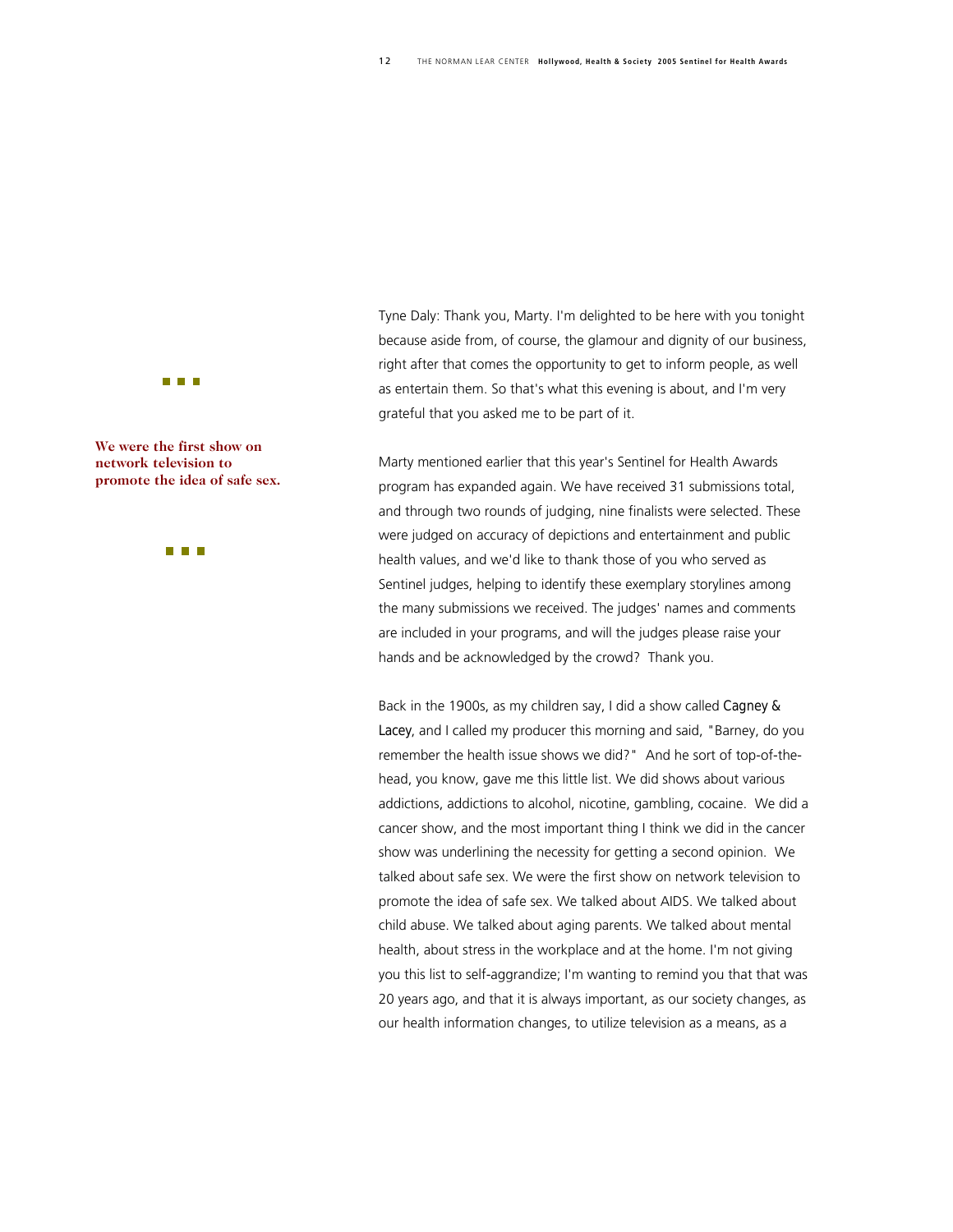teaching tool, for getting information to people who can't get it any other way. So I'm grateful to all of you.

Tonight, we have finalists in five categories – Daytime Drama, Prime Time Comedy, Prime Time Drama, Prime Time Minor Storyline and, my favorite because it's so much fun to say, Telenovela. Telenovela! Varian Brandon from the CDC will join me on stage to hand out these awards. Her credential for this is that she comes from the same state as Vanna White.

We'll begin with Daytime Drama, and there are two finalists. The first is *All My Children*'s storyline, "Autism Spectrum Disorder." I'm going to explain it first, and then you're going to see the clip.

Through a series of scenes with Lily, a teen with autism spectrum disorder, we get a powerful glimpse into her world and its impact on the entire family. We see Lily overwhelmed during a family confrontation, fleeing from the chaos and being consoled by her soon-to-be stepmother. In her own words, Lily describes autism's effect on her mind and ultimately helps us to better understand autism disorders that affect as many as 500,000 children in the United States.

And the clip, please.

#### *[Clip plays]*

The second finalist is from *The Young and the Restless*, "Katherine Falls Off the Wagon." As her house is renovated, Katherine feels like her life is being turned upside down. She reacts to the constant noise and stress by falling back into an old habit, alcoholism. The impact is felt by the entire family, who come together in an effort to intervene and force her to face this insidious disease that affects one in 13 adults in our country.

#### *[Clip plays]*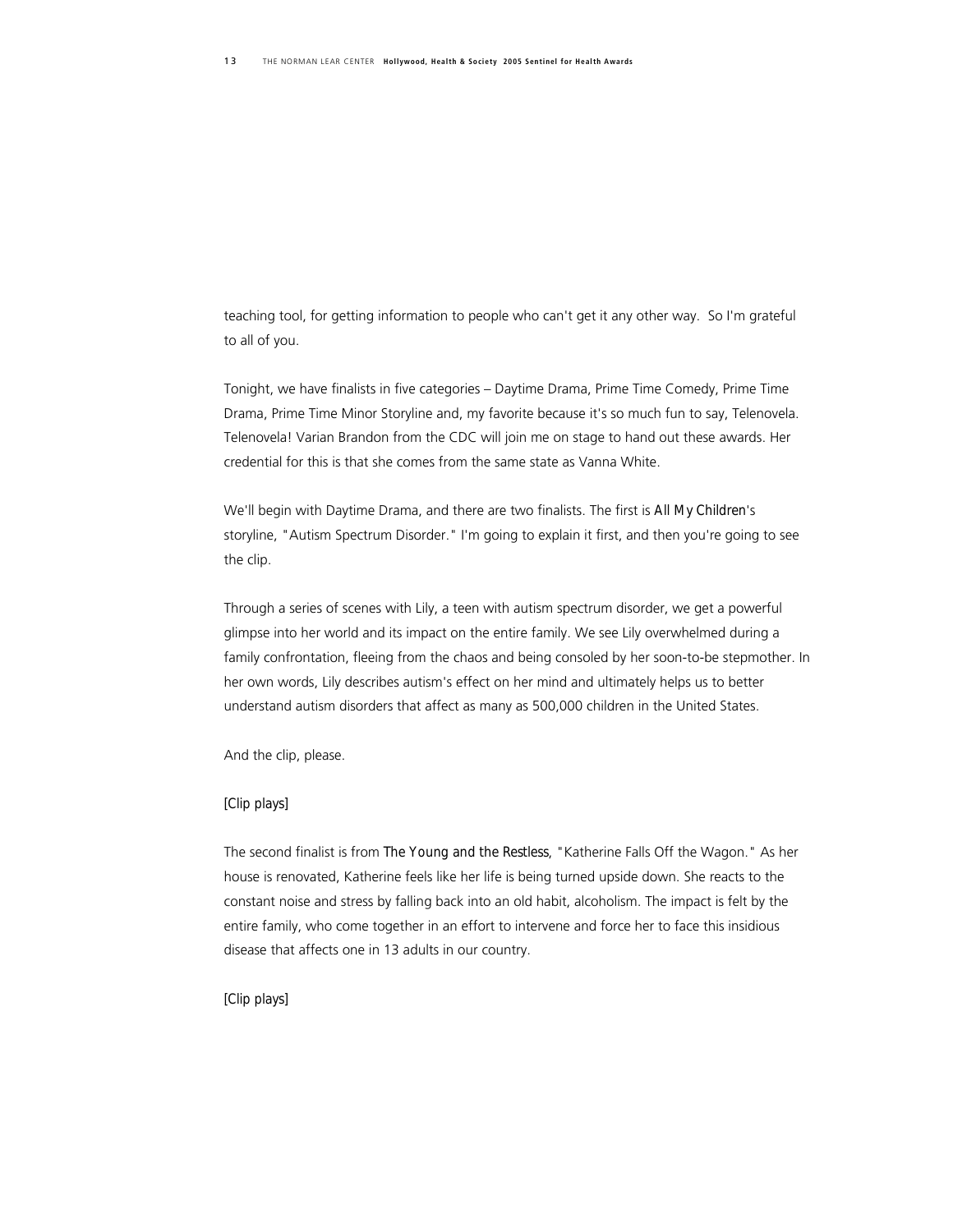I'm pleased to present the second place award for Daytime Drama to *The Young and the Restless* for "Katherine Falls Off the Wagon." Here to receive the award are Head Writer Kay Alden and Jeanne Cooper, who plays Katherine on the show. Please come up.

Jeanne Cooper: Hello. My name is Jeanne. I'm a recovering alcoholic. You're supposed to say –

Audience: Hello, Jeanne.

Jeanne Cooper: You see, it's company. What'd I tell you? Tremendous source of information. Head writer rightfully.

Kay Alden: I want to say thank you to Jeanne in this company. This story would not have been what it is, what it was, without her and what the story continues to be today. It's a very true story, and we're very proud of having told it. We are delighted by the portrayal of the alcoholic situation and the rendition that Jeanne brought to it. I also want to say she's another person who should have won an Emmy!

Jeanne Cooper: I agree.

Kay Alden: We'll keep working on that for her. Thank you so much.

Tyne Daly: I'm pleased to present the first-place award for Daytime Drama to *All My Children* for "Autism Spectrum Disorder." Here to accept the award is writer Victor Miller.

Victor Miller: Thank you. I'm the only writer for *All My Chidren* who lives on the West Coast, so I was elected to come down and see you all. Megan McTavish created Lily. It was actually in 1995. But like soap opera children, she's 15 now. You do the arithmetic. At any rate, we brought her back a couple of years ago, and she is just the most interesting character I have ever written for, and I've been writing in daytime since like 1981. I love her madly. I keep finding parents at parties who keep coming up to me and saying, "Thank God; you finally have an autistic child on your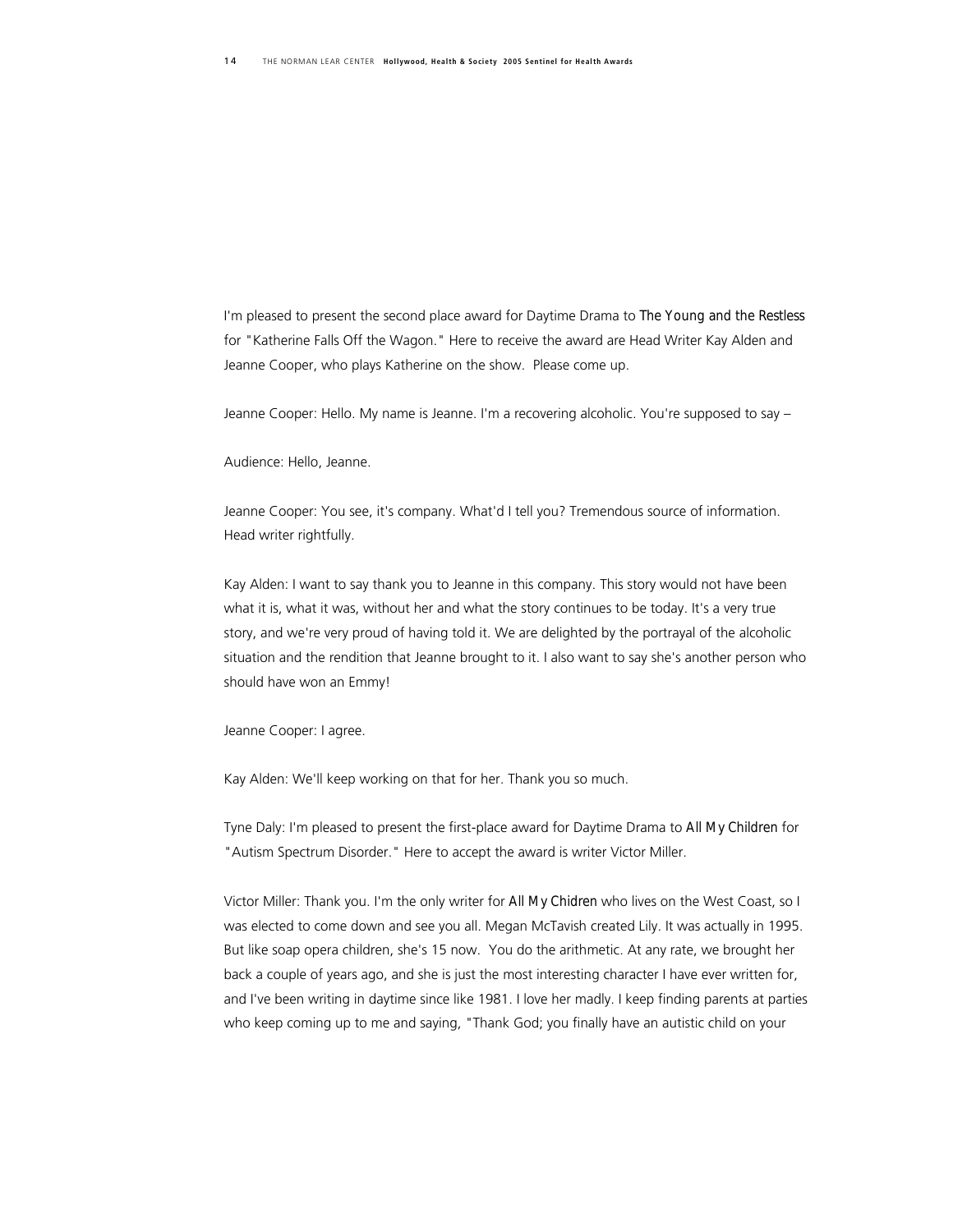show." And I tell you, it is incredible for me to meet these people and have played a part in it. Thank you very much.

Tyne Daly: Next category is Prime Time Comedy, and there's one finalist, the *George Lopez*  storyline, "Prescription for Trouble." George's teenage daughter, Carmen, does what many teens shy away from. She has an open and honest conversation with her parents about protecting herself when she decides to engage in sexual activity. Her parents don't respond quite as she had hoped, and with some help from other adults, Carmen takes matters into her own hands.

This is a powerful reminder for teenagers to take responsibility for their behavior since every year one in four teens gets a sexually transmitted disease.

And we're going to see a clip now.

#### *[Clip plays]*

Tyne Daly: I'm pleased to present first place in the Comedy category to *The George Lopez Show* for "Prescription for Trouble." We're very fortunate to have George Lopez via the miracle of videotape to accept the Sentinel Health Award.

George Lopez: George Lopez here. Thanks for honoring our episode, "Prescription for Trouble." I'm sorry I couldn't be there. If we won, thank you. If we lost, what the hell are you thinking?! In this episode, I had a talk with my 16-year-old daughter about the negative consequences of sexual activity, getting pregnant, STDs, emotional vulnerability. Then I told her if she didn't have sex, I'd buy her a car. I'm not saying everybody has a virginal bill up their sleeve, but we felt it was important to show parents how to talk to their kids about this difficult subject. So thanks for the honor of being nominated, and God bless. And if we didn't win, okay, I'm not doing any more of these.

Tyne Daly: Now, we will see clips from this year's three Prime Time Drama finalists.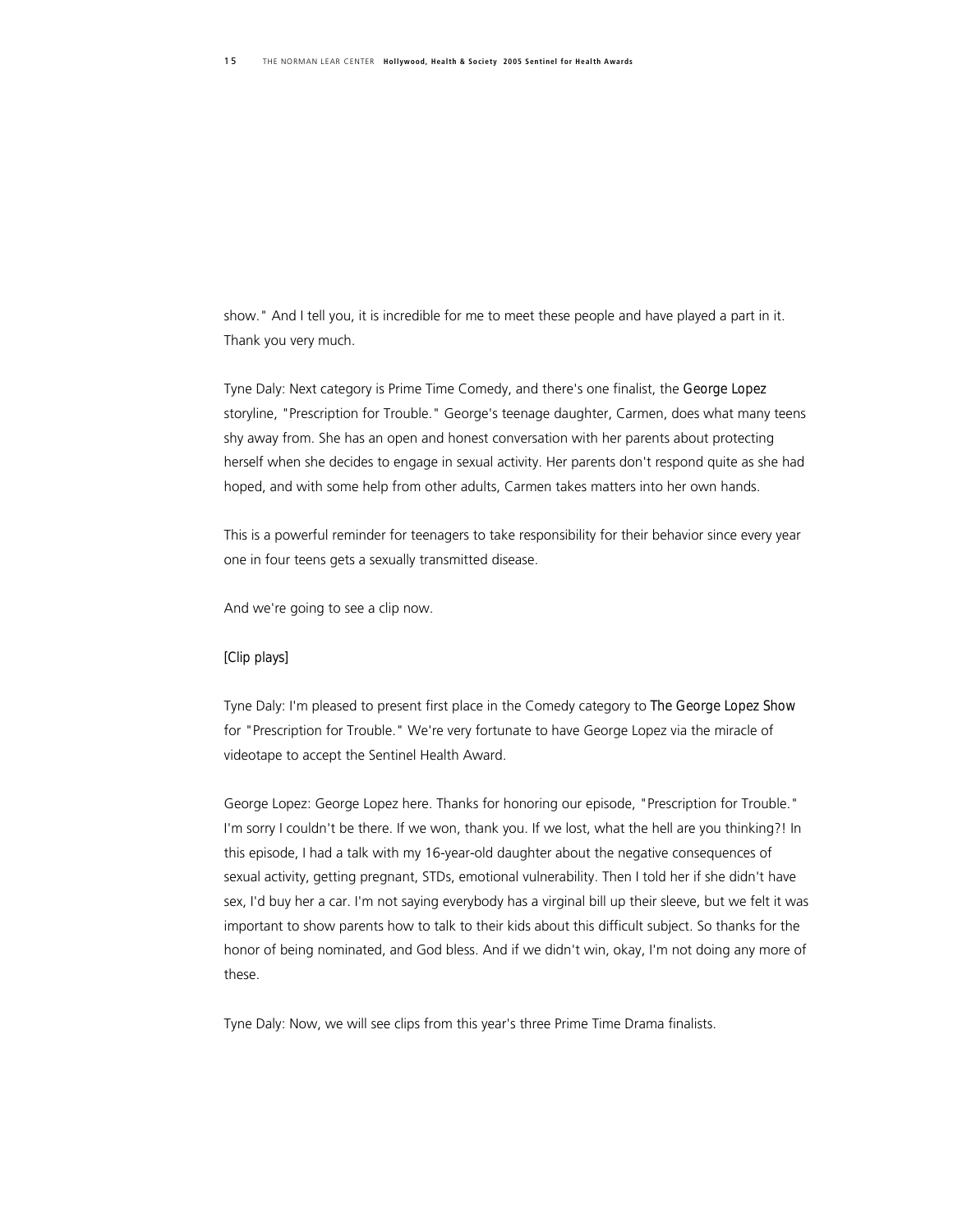The first is from *Without a Trace,* the storyline titled, "Transitions." When Stephanie goes missing, investigators set out to learn more about her life and her disappearance. When they interview a man she's been dating, they learn that Stephanie was once Stephen, a man married with two children whose wife and family had difficulty with his decision to undergo gender reassignment. After investigating several suspects, detectives find that the new husband of Stephen's former wife is, in fact, the culprit. The storyline makes a powerful statement about stigma associated with gender choices and hate crimes in our society.

#### *[Clip plays]*

Tyne Daly: The second finalist in the Prime Time Drama category is from *House*. The storyline is titled "Babies and Bathwater." Naomi is 27 weeks pregnant when she is diagnosed with small cell lung cancer. Dr. House tries to convince her to join a clinical trial for a new drug that may extend her life. In order to participate in the trial, she needs to have a caesarean section because the treatment would be fatal to the fetus. Complications arise, and her husband faces an excruciating decision. The storyline gives the sense of both the opportunities and the dilemmas that new treatments and technologies may present to the patients and their physicians.

#### *[Clip plays]*

Tyne Daly: The third finalist for the Prime Time Drama category is "Volcano" from *Without a Trace*. Ian, an autistic boy, flees from his father and brother during a fieldtrip to a museum, and detectives search for clues to his whereabouts. His mother explains to an investigator how she prepared him for the outing by showing him a video of what to expect. Unfortunately, a lastminute change causes Ian to become confused and upset, contributing to his erratic behavior and disappearance. During a series of plot twists, the audience learns about the special needs of an autistic child and the demands on the family. At the end, Ian is reunited with his father.

#### *[Clip plays]*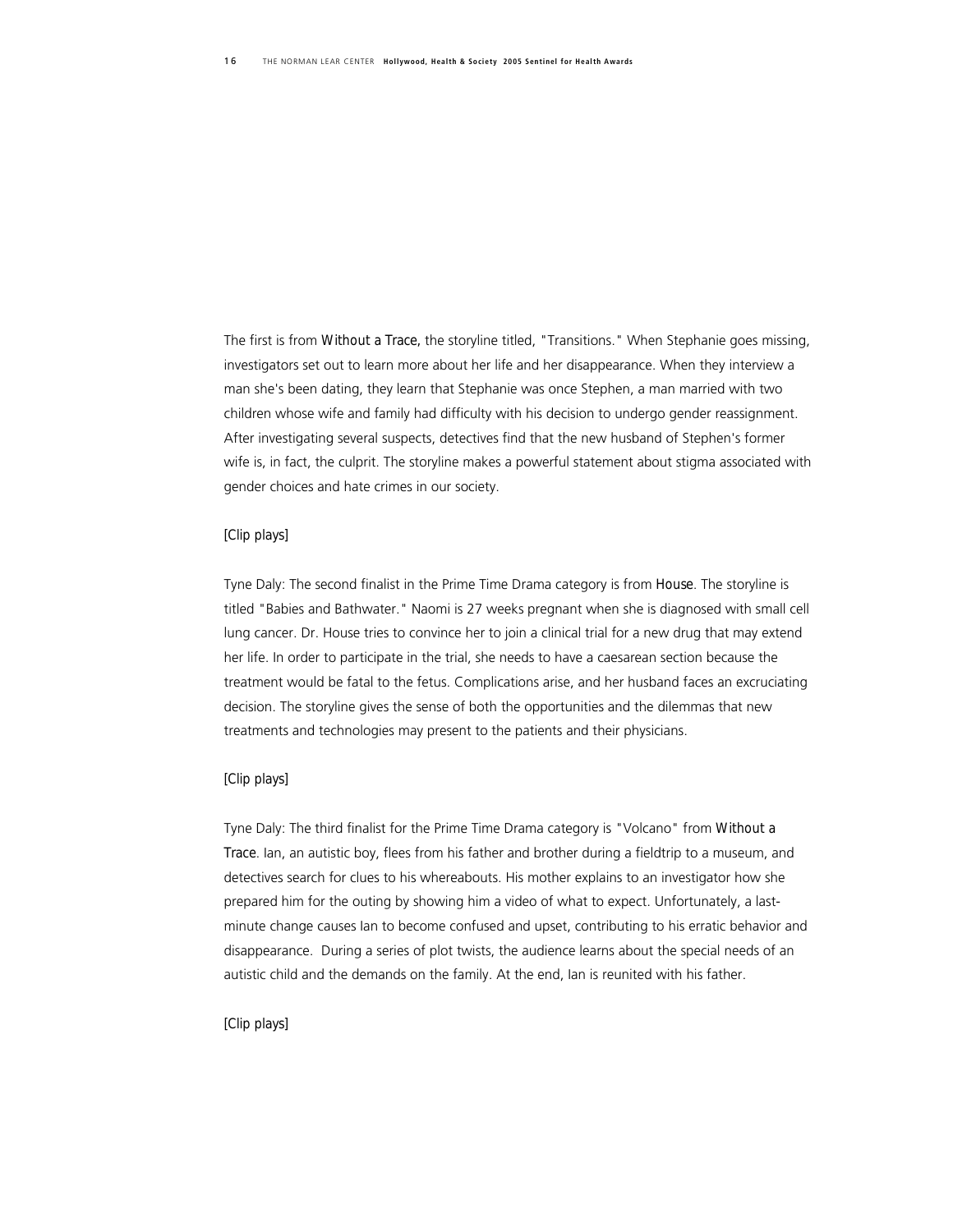Tyne Daly: I'm pleased to present the finalist award to *Without a Trace* for their storyline "Transitions." Co-producer David Goodman will accept this award.

David Goodman: Thank you so much on behalf of the writers, the cast and the crew. We're just so happy to be recognized. I read the judges comments in the program that suggest this storyline will dispel myths that transgendered women are men in dresses, and, obviously, that was important to us when I was writing the episode and we were breaking the episode. But, also, just as important to all of us, was presenting a story so that if someone like Stephanie was watching, they could feel a little less alone and a little bit more like there are other people in the world who are going through the same really, really hard emotional decision that she was going through to change who she was and to really become who she believed she should be. So, again, thank you so much.

Tyne Daly: Second place goes to *House* for the storyline, "Babies and Bathwater." Consulting Producer Peter Blake will come up and accept that award. Mr. Blake?

Peter Blake: Thanks a lot for this award. I really need to thank the Norman Lear Center because they are really helpful when we come up with ideas for our episodes. They're always putting us in touch with doctors and spending hours on the phone with us while we talk to them. So thanks a lot.

Tyne Daly: And the first place for Prime Time Drama goes to *Without a Trace* for "Volcano." Co-Executive Producer Greg Walker will accept.



**I really need to thank the Norman Lear Center becau se they are really helpful when we come up with ideas for our episodes.** 

n n n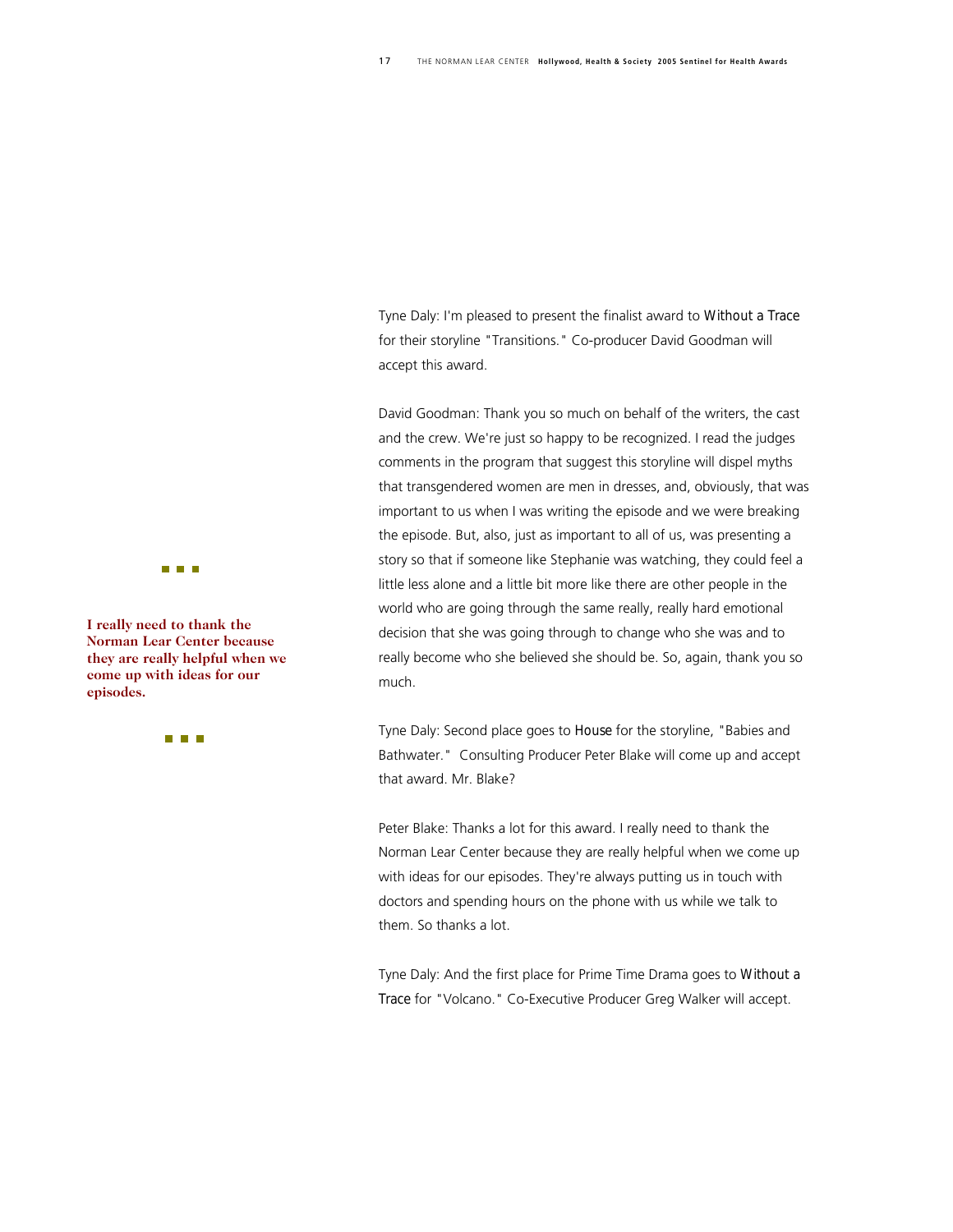Greg Walker: What a tremendous honor. Thank you very much. We, *Without a Trace*, try to tackle storylines that have social relevance, value. We thank the Annenberg School and the Lear Center for giving us this wonderful award.

The experience of writing and breaking this drama was a great privilege to be able to speak to and interview and enjoy and respect the experiences of those people whose children fall in the spectrum. So this award is really a gift from them. Thank you very much.

Tyne Daly: I'm going to depart from this just for a second. In the six years when we were doing *Judging Amy*, there were 28 babies born to our crew, and four of them are autistic, which is pretty scary.

In the next category, Prime Time Minor Storyline, we have two finalists.

The first is a *7th Heaven* storyline, "Leaps of Faith." Lynn is a single mother of two young girls who have sickle cell anemia, a disease that affects one in 500 African Americans. When her exhusband announces that he's coming to visit them after years of abandonment, Lynn asks her pastor to intervene. The two men meet, and the estranged father explains why he left the family years before and why he is now trying to reconnect with them. He wants to accept his responsibility as a father and also wants to convince Lynn that a promising new treatment for sickle cell anemia may benefit their daughters.

#### *[Clip plays]*

Tyne Daly: The second finalist in this category is the *ER* storyline, "You Don't Cut Into Cancer." After they examine a female patient suffering after a fall, *ER* doctors discover that Mrs. Graham has a large breast mass. She admits that she's been aware of it for two years, but it's obvious that she's resistant to treatment, and she lacks insurance and is unfamiliar with the healthcare system. But more than that, she fears that "if you cut into cancer, it spreads and you die." The doctors bring a breast cancer survivor to help dispel this myth that is shared by some African American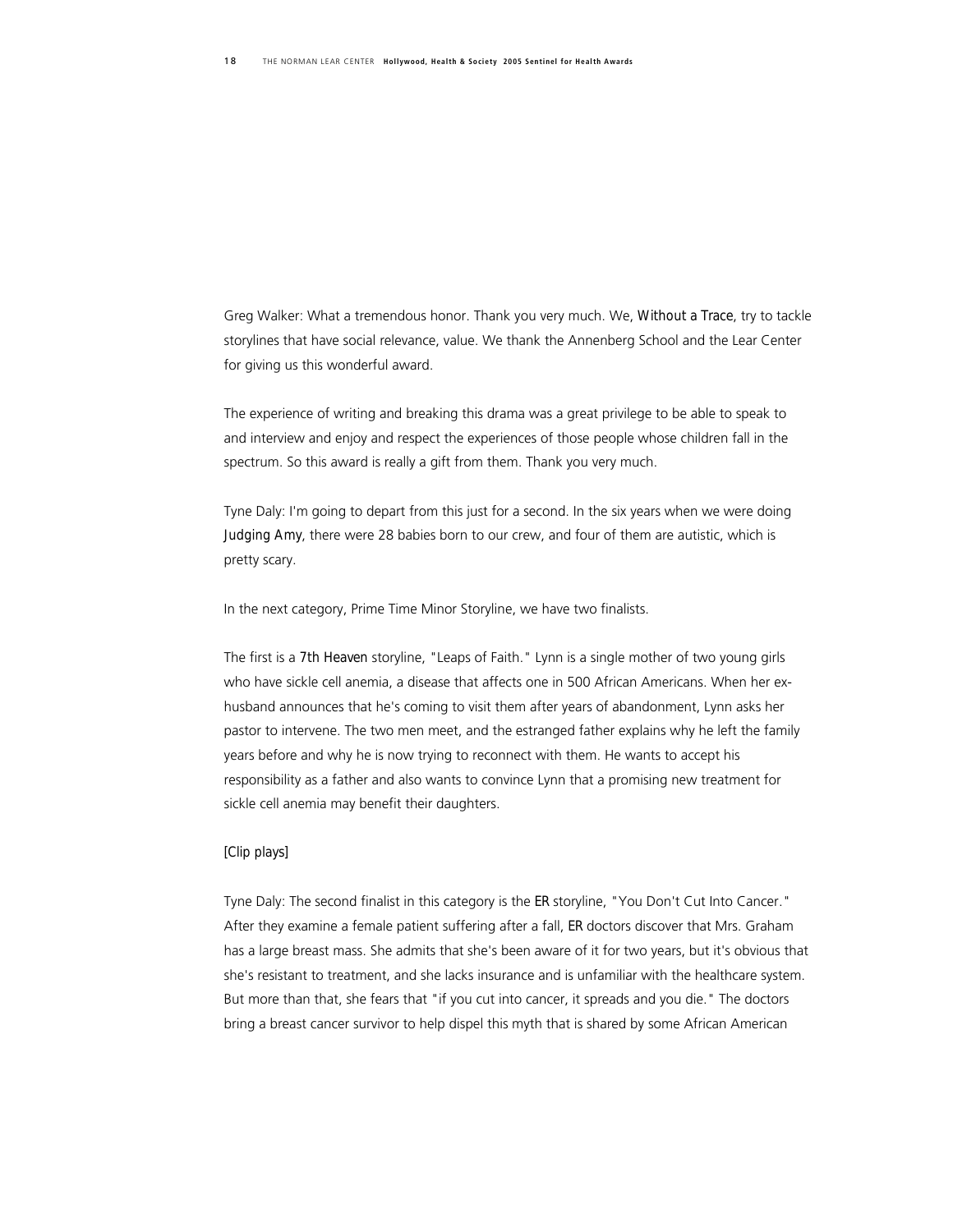patients, many of whom suffer from health disparities and represent 40% of all deaths from breast cancer.

#### *[Clip plays]*

Tyne Daly: I'm very pleased to announce that second place for Prime Time Minor Storyline goes to ER for "You Don't Cut Into Cancer." I invite writer Karen Maser to accept the award.

#### Karen Maser: *[Inaudible]*

Tyne Daly: First place for Prime Time Minor Storyline goes to 7th Heaven for "Leaps of Faith." Producer Jeff Rodgers will accept at this time.

#### Jeff Rodgers: *[Inaudible]*

Tyne Daly: Now for the last category of the evening – the Telenovela category. We have one finalist.

It is from the telenovela *Anita, no te Rajes*. The storyline is "Graciela Refuses to Have Cancer."

After doing a biopsy of Graciela's breast mass, her doctor has alarming news – she has advanced breast cancer and will need to start treatment immediately, including a mastectomy. She is distraught, believing that somehow she deserved the cancer due to past mistakes in her life. After the surgery, she struggles with a feeling of lost femininity. But Graciela ultimately finds great comfort in the support of her family and becomes a positive role model to millions of Spanish language women who are loyal viewers of the telenovelas and among a group most likely to suffer from health disparities.

#### *[Clip plays]*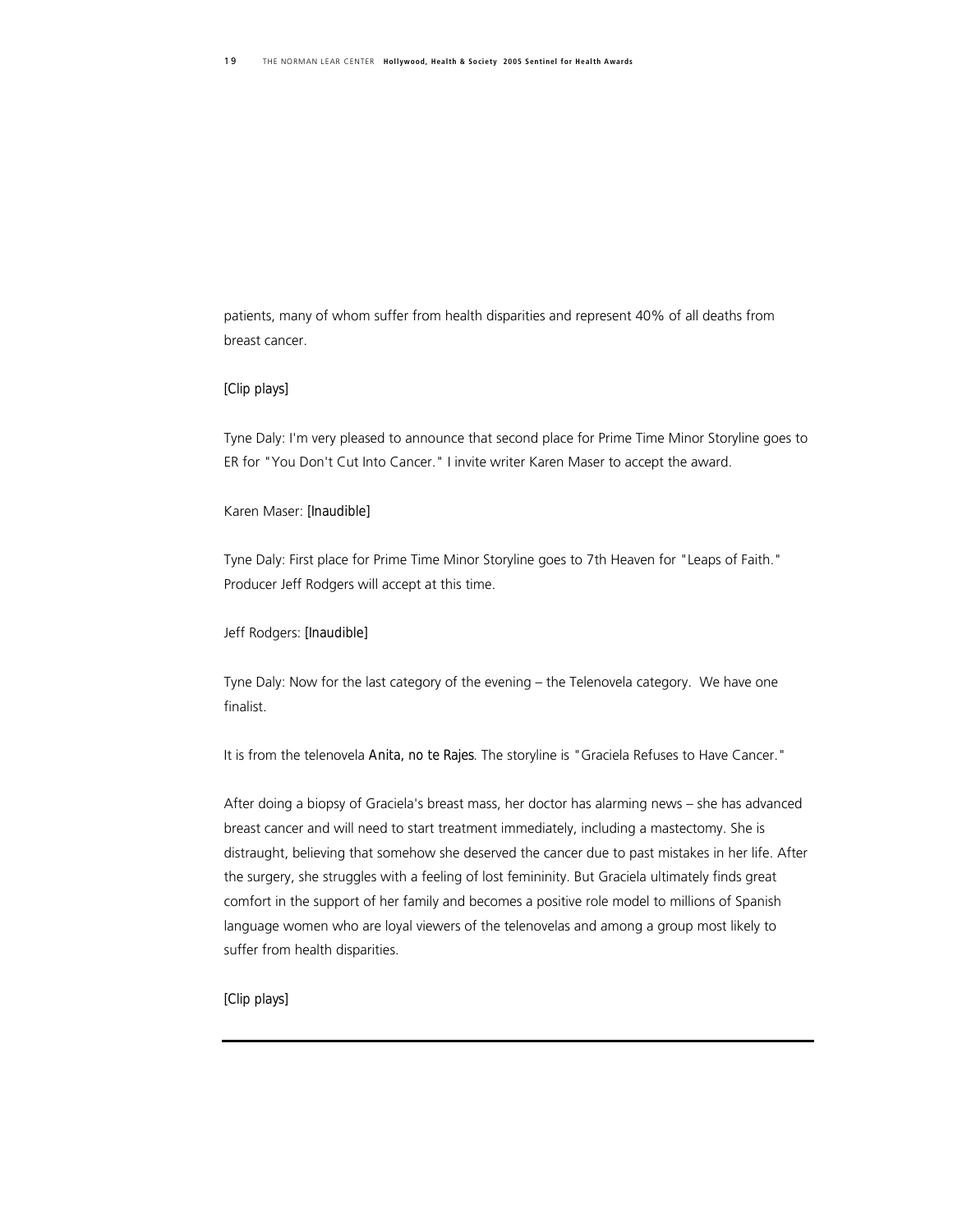Tyne Daly: At this time, it gives me great pleasure to present to *Anita no te Rajes* the first place award in the Telenovela category for its breast cancer storyline. Anjanette Delgado, the Director of Community Connections at Telemundo, will accept this award.

Anjanette Delgado: Thanks, everybody. Good evening. Our storyline was called "Graciela Refuses to Have Cancer." And like Graciela, our Head Writer, Valentina Parraga, refused to write about cancer. She said, "It's been done." And we said, "Well, maybe you can find another way to do it." She said, "Well, people might get depressed, and then they stop watching, and then we'll lose ratings, and you'll fire me."

So we promised her we wouldn't, in writing, and tonight from the cellar where we have her captive, bound and gagged, she had me tell you three things. One, that she did find a way to do it differently. She went through the psyche and how much impact it can have. Second, that she's a better writer because of it. She feels the process really helped her. And, third, that as she helped millions of women with her writing, she got the ratings. So thank you.

Tyne Daly: I'd like to thank and congratulate all of our finalists for their truly exemplary storylines. I know that you have entertained and inspired and informed me, as well as millions of viewers, who have probably learned something from the portrayals that we've seen tonight.

And now for that part of the evening that we all look forward to, hearing from the creators of the show. So without further ado, I turn the program over to my partner in crime, Marty Kaplan, who will lead us in a panel discussion. Thank you very much.



**"Well, people might get depressed, and then they stop watching, and then we'll lose ratings, and you'll fire me."** 

n n n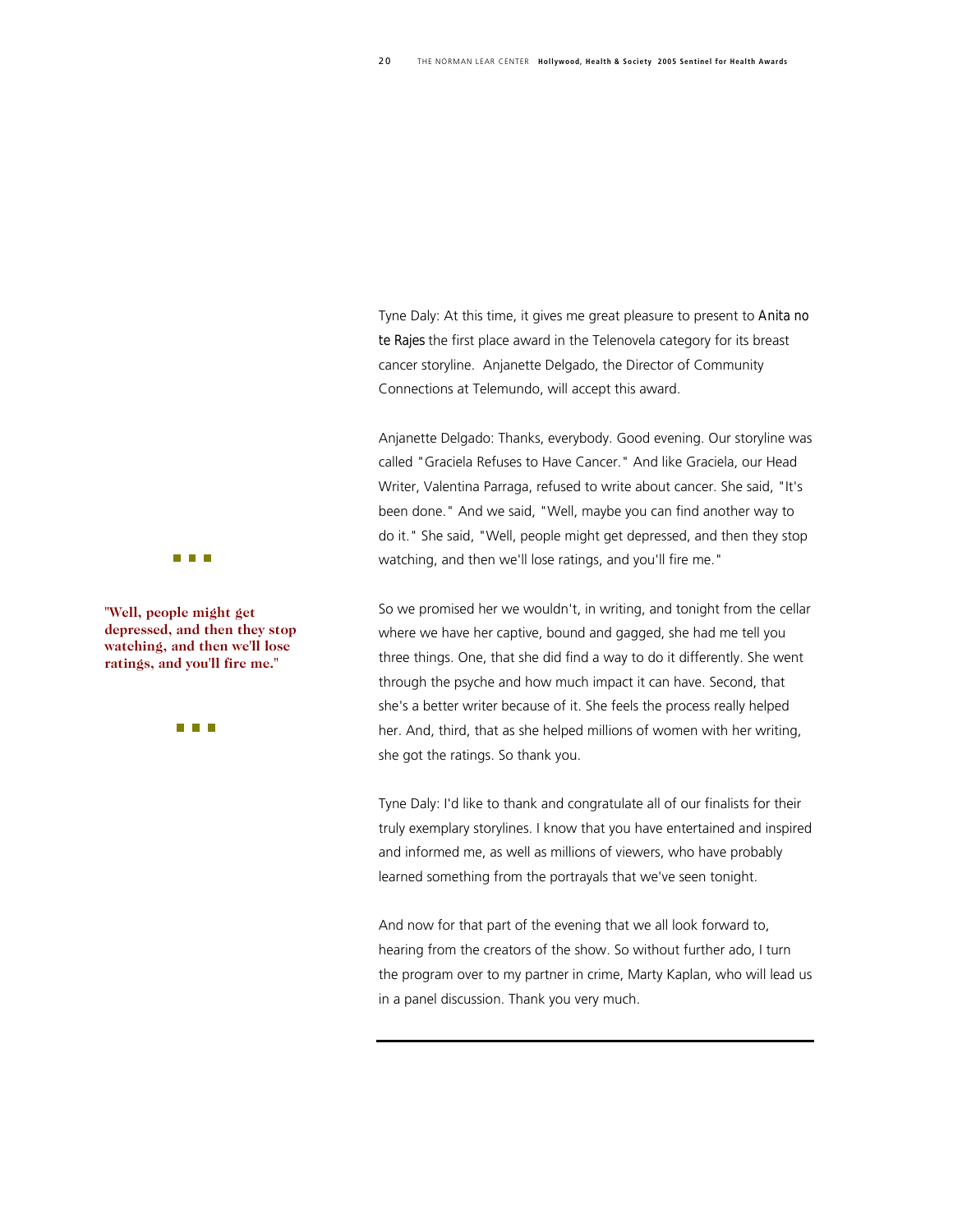## *Panel Discussion*

Martin Kaplan: Karen, you described how it is that cancer became the topic. It was a consequence of a briefing.

Karen Maser: Right.

Martin Kaplan: And I'd be curious to ask each of you who has not said so far how is it that this storyline ended up being in the show. So, Anja, in this case, how did it turn out that cancer was the storyline?

Anjanette Delgado: Well, about two years ago, we began actually producing our own novellas. This is something that no one else does in Spanish-language television. And so in looking to be relevant to the U.S. Hispanic population, we started doing research and working a lot with Hollywood, Health & Society and CDC and looking at what were the particularities that would give us that dramatic possibility. That's where that came from, just looking for that different angle, taking a topic that had been so done, and looking for a different way for information to get it there.

Martin Kaplan: And, Jeff, where did sickle cell storyline come from?

Jeffrey Rodgers: Well, Brenda Hampton, the creator and executive producer, had a good relationship with St. Jude Children's Hospital in Memphis, and they actually came to her because they were really pleased with the advances they've been making on the sickle cell disease front. And so they came to her and asked her if she could do a storyline about focusing on that, and she was pleased to do it. And so it came from them, actually.





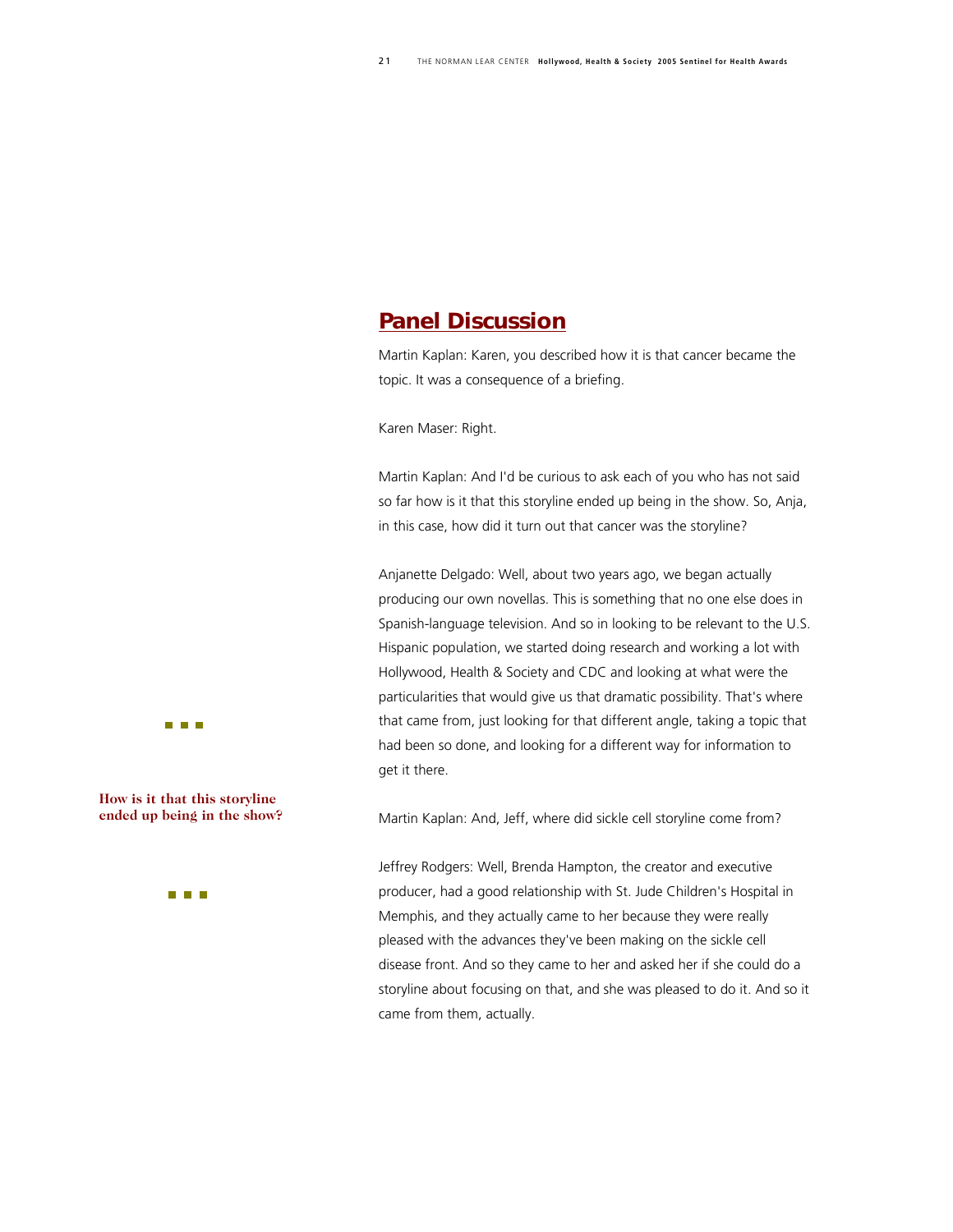Martin Kaplan: And, Peter, small cell lung cancer and pregnancy?

Peter Blake: Yeah, our show is a medical mystery show, so you have to write 50 minutes until you figure out what the disease is, and I just thought that was too hard. So I wanted to think of a way where I could only have to write half as much.

Martin Kaplan: You doubled the problem?

Peter Blake: No, what I did is I thought, OK, so if I make it about a pregnant woman and we diagnose her in the middle of the show, then we can have this moral dilemma, and then it can be about the treatment after that. So then I was just trying to think of something in which I was just asking doctors for a disease in which the treatment is fatal.

Martin Kaplan: And these are doctors you just happen to know or consultants on the show?

Peter Blake: On the show, but then I called the people at Hollywood, Health & Society and they put me in touch with them. And I was just looking basically for that. And we considered a few things, but it turned out to be cancer which worked best.

Martin Kaplan: And, Greg, autism?

Greg Walker: Over the course of five years, I'd worked with three different writers who had children who went through diagnosis and then treatment and then a couple others – two other writers who had teenage children. So I kind of lived with them, as you live with staff members while you're writing on the show, and seeing the daily trials and tribulations they went through. And I was interested in not doing the kind of – with all due respect – previous portrayals of autism, the kind of freak show version of it, but rather how it affected the family dynamic and the stresses that it put on the family.

Martin Kaplan: And gender reassignment?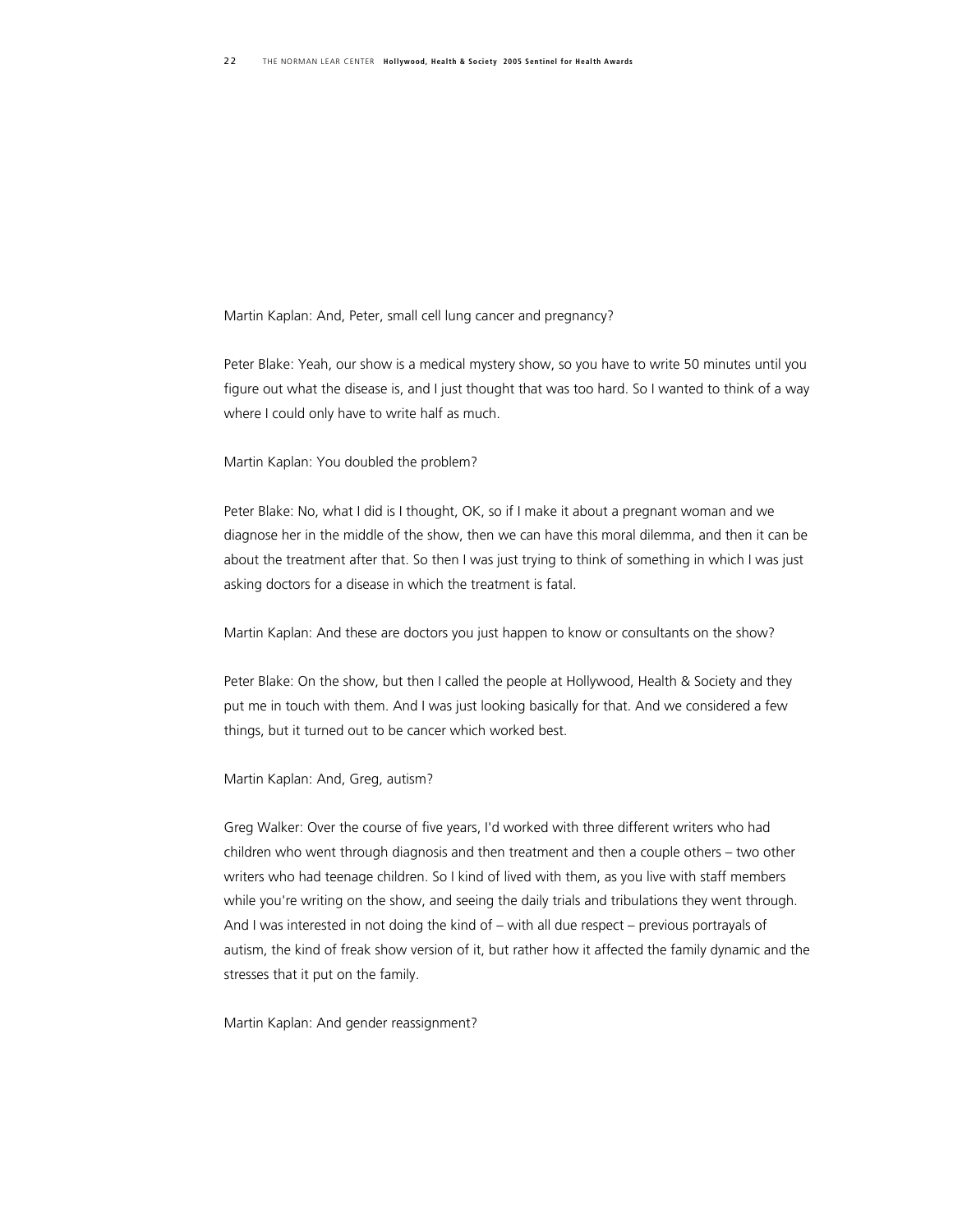David Goodman: Anyone who's familiar with our show knows we deal in people with secrets, so it felt like it was only a matter of time before we were going to do a "he was a she" storyline. The challenge was just rooting it in something emotional, trying to stay behind the POV of Stephanie/Stephen as opposed to coming at it from the outside to trivialize it – we wanted to make sure we weren't making it feel like we were using what she was going through just as a storyline. And as for research, the Internet is an amazing place. You will find personal sites of people telling their stories and sharing with other people who are going through these experiences that are beyond moving and just incredibly brave. People really put themselves out there in terms of what they've gone through and their experience.

Martin Kaplan: Kay, I would imagine that alcoholism appears in lots of daytime shows.

Kay Alden: Well, it certainly does appear in lots of daytime shows, and it's appeared in various forms and with various characters in our show.

The decision to do this particular story – daytime has its own unique particularities, and what one hopes to be able to do as often as possible is draw upon the histories of the characters. So in Katherine, we had a character that we had brought to sobriety 25 years ago, and she has been sober, dead sober, all these years. In the preceding year, she had the remarkable experience of learning that her most-hated enemy was her daughter, and they moved in together. You can see the groundwork there. But what was fascinating for us, of course, was that realizing what her presence in her mother's life had resulted in was devastating, devastating for the daughter. As you could see in the clips, it was the daughter who was saying, "We've got to do something. We've got to do something." So the genesis was a little bit different, but the ability to utilize a situation like alcoholism, which never does go away, was profound, and we loved it. She's not drinking again now, by the way!

Martin Kaplan: Autism, Victor?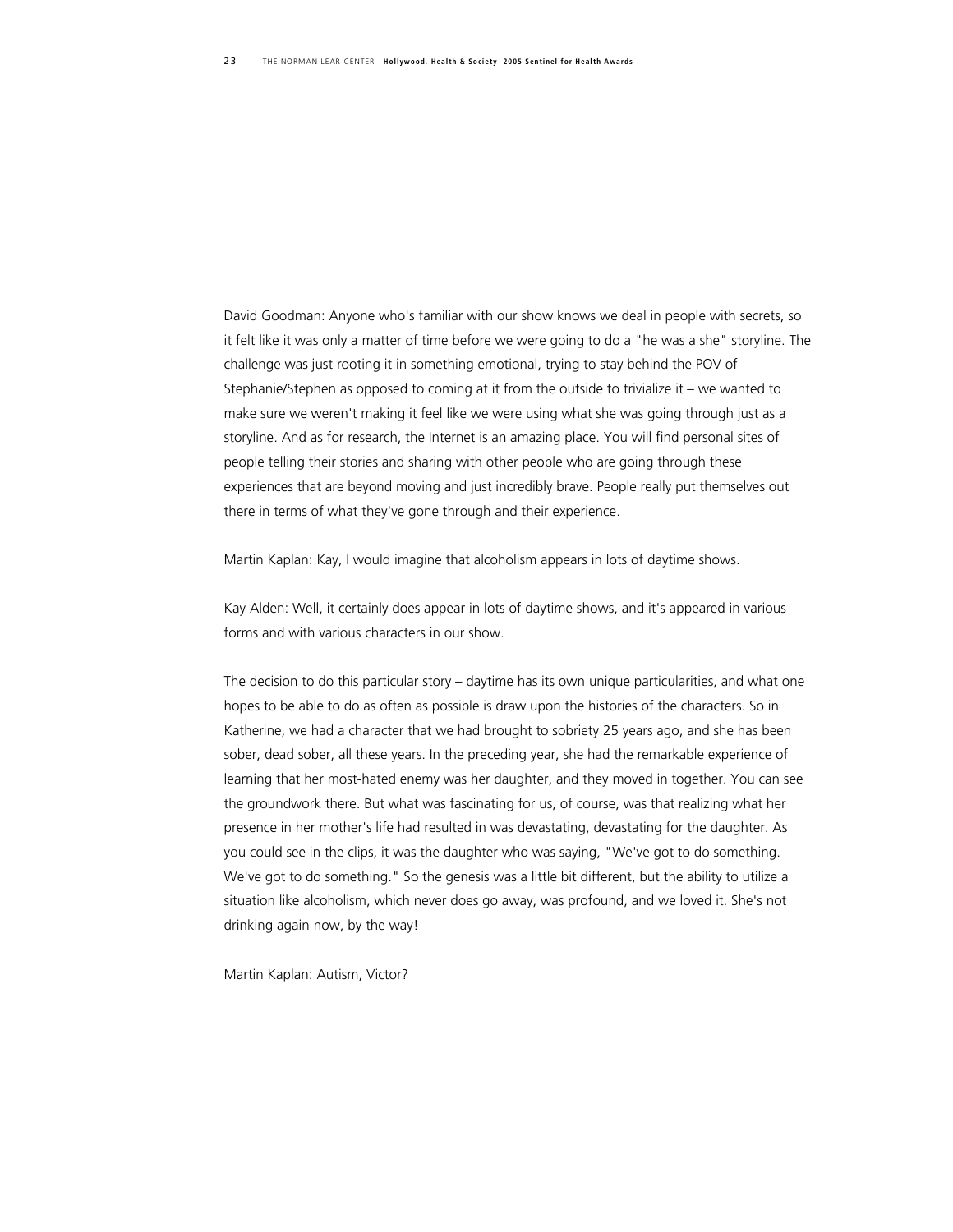Victor Miller: I think Kay mentioned that ours is a very specific kind of medium, and chronic diseases are much better because we're doing five hours a week, 52 weeks a year, no reruns, and whatever we start has to just keep on going. So a one-shot Wednesday performance is not going to do it.

So anyway, in 1995, Megan needed to justify Laurel's committing a criminal act, and she had just had a baby. So she just reached out of the air – I think it was in the newspaper at the time – and she said, "I'll make the child autistic." Then Laurel, the character, left and another year later, took the baby with her. And Megan said about a year-and-ahalf ago, "I've got an autistic baby with Laurel living in San Francisco. I think I'll bring her back. And we started writing [Leven Rambin](http://abc.go.com/daytime/allmychildren/bios/87728_1.html)'s character, Lily, and have had a terrific time ever since.

Martin Kaplan: OK, so you all have a story of how it got into the writers' rooms, the writers' minds. What were the issues, if any, about the necessities of drama and entertainment and the requirements, if any, of accuracy? Did you feel the tug between those things? Where was that tug? Where did you decide you would go this way or that way? And this is a question for anyone and everyone.

Anjanette Delgado: Well, I can say in my case we were working with writers who had never worked with anyone outside of themselves. The writers' room was the sacred area. I brought a lot of them from Latin America, and some of them had worked with consultants before, but a consultant was often seen as somebody who gives you more work or tells you what to write or thinks he knows your story better than you do. So I think the hardest thing was changing that perception within the writers. When a writer, instead of having to read 500 pages, could call a

#### a a shekara

**A consultant was often see n as somebody who gives you mo re work or tells you what to wr ite or thinks he knows your sto ry better than you do.** 

**The Co**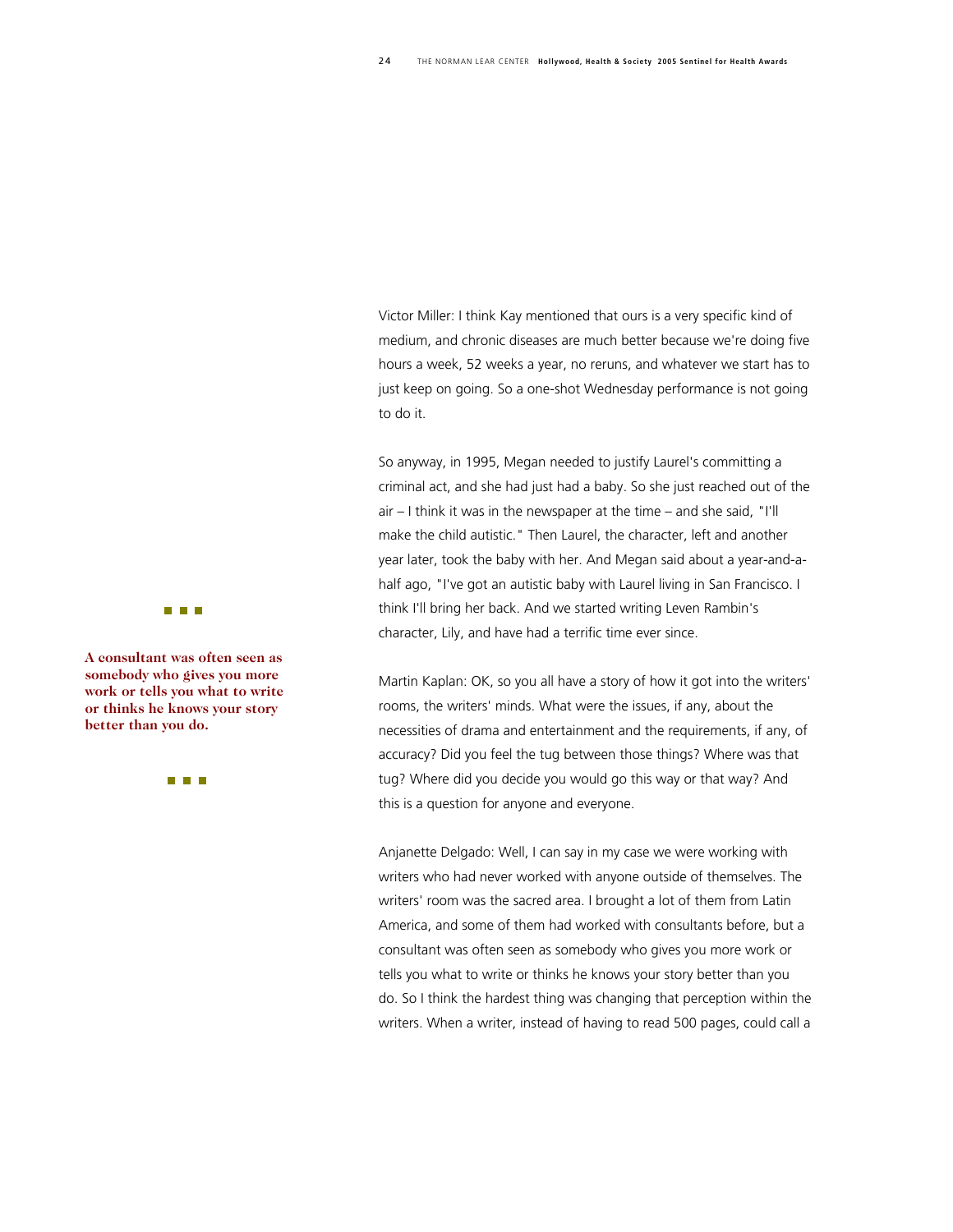group for help or we could call Hollywood, Health & Society and say, "Hey, can we have an expert in an hour on this particular thing in Spanish?" and they came through, then writers began seeing it as a way to save time, a way to ask more specific questions, to get at the dramatic possibility of things. I think that that's one of the biggest things I think we took away this year from that process that you described.

Martin Kaplan: Any other thoughts – Kay?

Kay Alden: I want to respond to something that's a little bit off topic, but I think it's pertinent. It's kind of interesting.

Among our writing team, and I'm going to readily acknowledge being the person who was on the opposite side of the equation, some of us were absolutely terrified about having this character. People watch her 250 days a year. She doesn't drink. She recovered or she is recovering, but she is important in this community of people who follow her lead, and we're going to have her start drinking? Wow, this is extremely heavy.

One of the things I said was, "Have you talked to the actress," because the actress is a recovering alcoholic, and in fact, we did talk to the actress, and she said, "You know, gosh, it's a story. Yes, I'll do it."

But I received so many e-mails. And some of these e-mails, I saved them. They were so profound. There was this one woman who told me all about how she had traced her life with Katherine, and now Katherine was drinking, and her own personal strength had been gained from Katherine not drinking. And she just wanted me to know that. So I wrote her back. I don't respond personally to very many of these e-mails. This one I responded to and I said, "Please trust us. This is a journey. You are making your personal journey. Don't abandon that journey. Stay with us. Please trust us." She wrote me back and said, "I knew you wouldn't." When Katherine quit drinking again, she said, "I knew I could trust you." So the impact in a situation like that where there are people who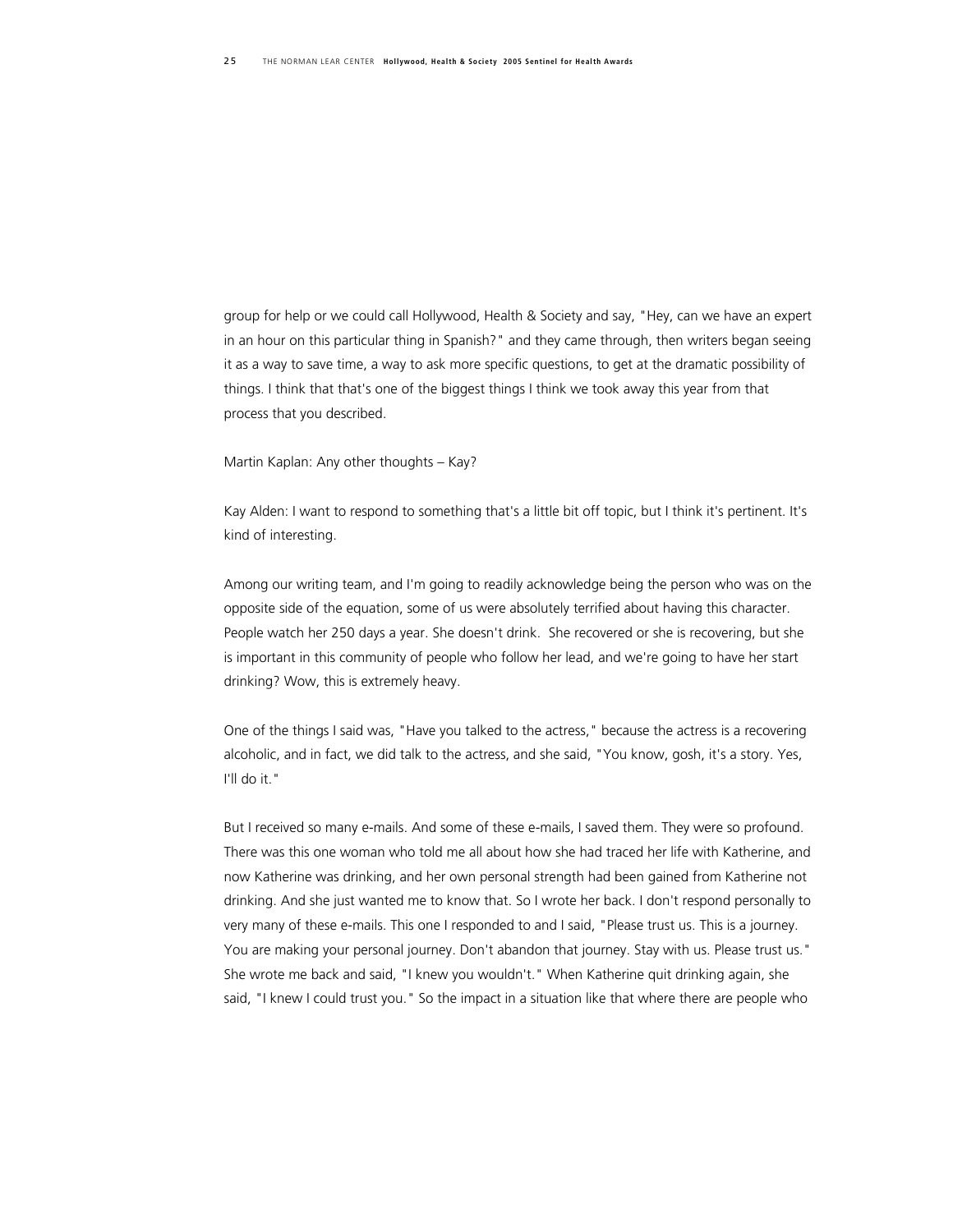are relating so consistently and closely really makes you think about what you put on the airwaves.

Martin Kaplan: I'm going to ask people to pick up that thread as well about the impact on audiences, what you hear back, and what effect it might have.

But, first, I just want to see if anyone else wants to talk about accuracy, cutting corners, issues, compromises, once you've chosen your topic.

Greg Walker: Our best episodes tend to be ones that have a social idea at the center. And there's a fine line between being instructional and doing the PSA version, which is not very dramatic – and then doing the salacious freak show, which is much more entertaining sometimes but doesn't really respect the issue that you're dealing with. So for us, it's always trying to walk that line. There was that issue of where do you do the reveal that she is a he, and how do you play that reveal? And how do you play the emotional experience of that for other people in the world rather than have it be a plot point, which we did have it be a plot point, but we didn't make it our biggest plot point. We could have shifted it so that the whole episode was really pulling the rug out from underneath the audience, which we didn't feel gave it the emotional service that it deserved.

Greg Walker: The more we talked about wanting it to really be her story, the more that reveal moved up and up so that we could live with Stephanie knowing who she was and who she had been and really root the audience in her emotional experience again, as opposed to using it three-quarters of the way through saying, "You know, we got you."



**Our best episodes tend to be ones that have a social idea at the center.** 

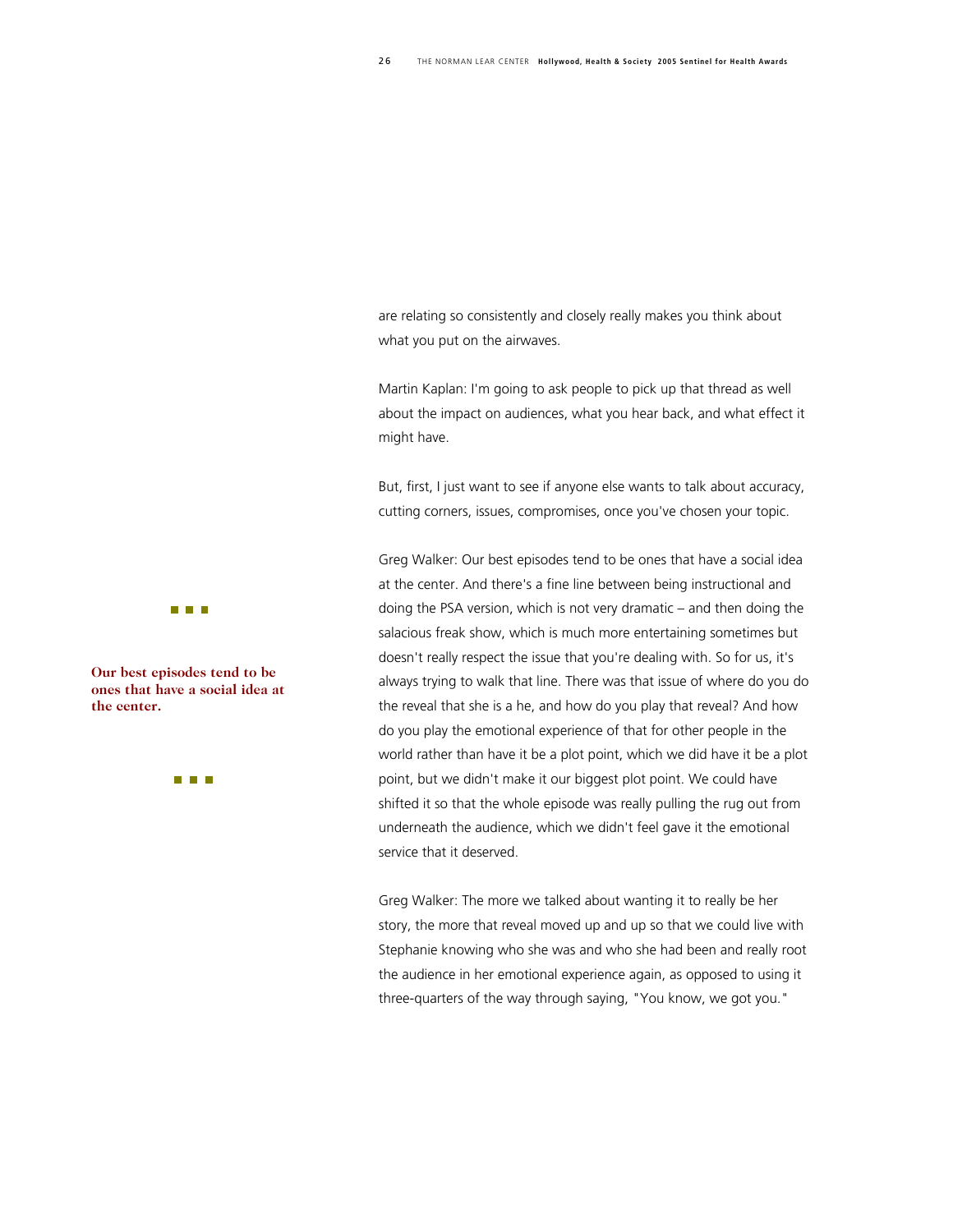Martin Kaplan: Any other takers on the accuracy front?

Karen Maser: With our medical stories, we don't just pick medical stories for the sake of having them. It's about how does it fit into the character and the character's arcs. So with the Mrs. Graham story, we thought it was a good story for Dr. Pratt, who's Mekhi Pfifer, because we were talking with him as a person, about his character and his background, his inner-city background, and how he is trying to relate to the community. This was a way to bring him in touch with the community, especially with the patient navigator angle of the story. Also, put him in conflict with a strong-willed woman. Also, bring out the myths, these two myths, common urban myths, about cutting into cancer – if you expose it to air, it spreads, and if you cut it, it will spread. So we tried to do that with the stories and who – what doctor, what nurse – would be best for their character.

And also with this story, Joe Sachs, who is also a real-life doctor, called Dr. Harold Freeman in Harlem, who actually back in the '60s was alarmed by the number of people in his community in Harlem dying, coming to him with hopelessly advanced cases of cancer, and they just didn't get treatment, they didn't have any access to any kind of healthcare. So he set up free breast and cervical cancer screening centers and also came up with the idea for patient navigator. So for our storylines, we talk to the real people. We have that great access to be able to do that, to get the facts, make it realistic and still entertaining.

Martin Kaplan: How about the issue that Kay raised, or the topic of hearing back from your audiences about their reactions and the impact that these shows have?

Karen Maser: If I could just say one thing on that, when we had Anthony Edwards dying of a brain tumor on the show, the way he was able to diagnose himself, one of the signs for the kind of tumor he had is when you stick out your tongue, he couldn't stick it out straight. It went to the side all the time, and that's one of the signs. And there was a viewer who was having headaches, was having some problems, and because of our show, she looked in the mirror and did that, and she couldn't put her tongue straight, so she went to her doctor insisting, "I saw this on *ER*. I want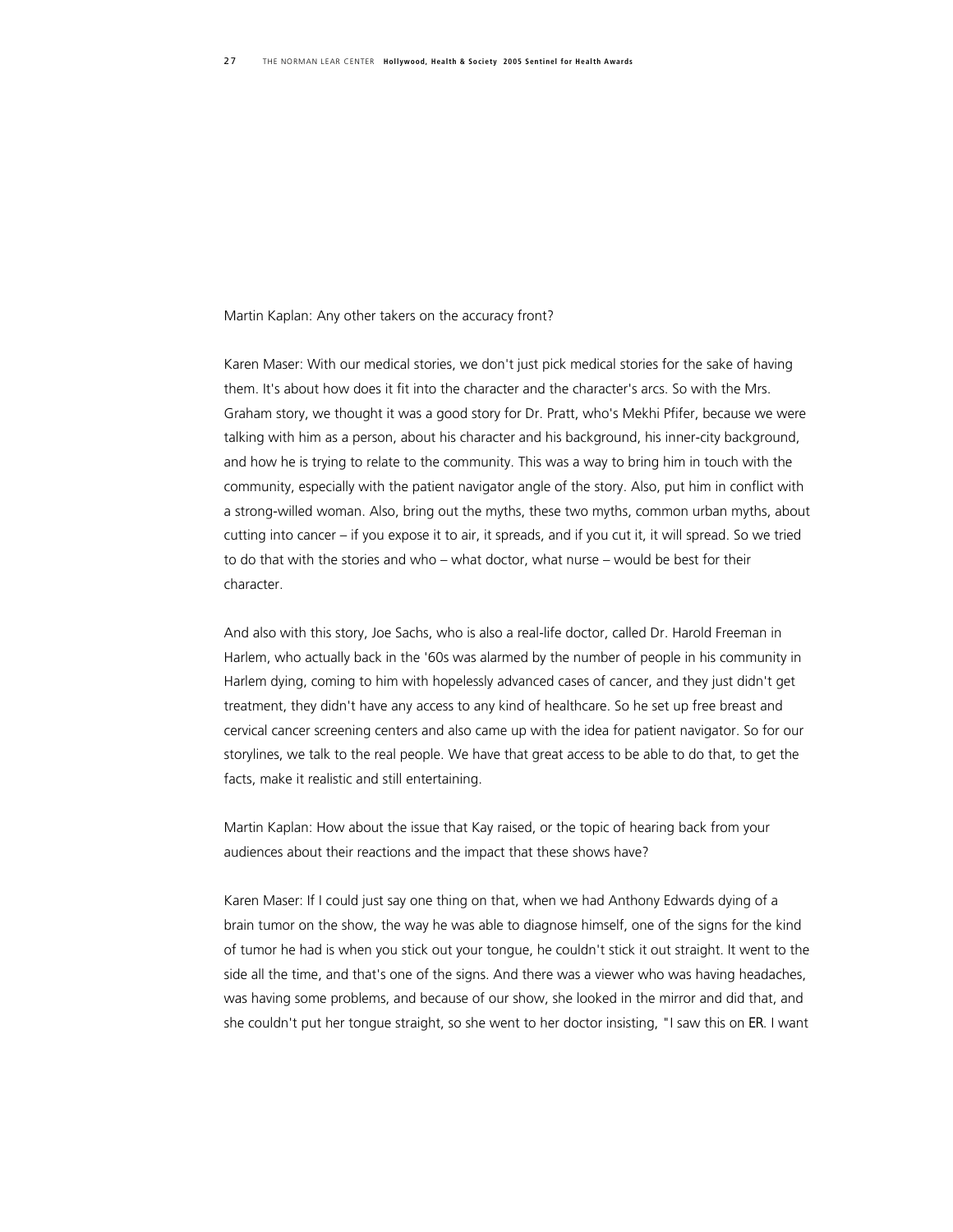an MRI. I want CAT scans," all of that. And she had the same kind of tumor. Luckily, it was an earlier stage, but if she hadn't seen that, if she hadn't insisted ... We got a really nice letter from her. We brought her out. You know, "Here's the set. Meet Tony Edwards." So that was kind of really nice to hear.

Martin Kaplan: Any other tales of interaction with your audience?

Kay Alden: One thing we discovered, working with Hollywood, Health & Society, who have been enormously helpful to us, sometimes the experts tell you, "You just can't do it." We had a situation in which a young girl died, and we needed to –

Audience member: Can you believe that? Those darned doctors!

Kay Alden: In one storyline, there was an enormous outpouring among the writing staff and various people involved in many capacities saying, "Well, she needs to be an organ donor. Make her an organ donor." There was absolutely no way we could do it realistically. You know, you can do it soap opera style and probably get by with it, and it would've been real emotional, but it would've been so inaccurate. And we just could not rationalize the nature of this death with the lies we'd have to tell. And we thought this would just be wrong. So we didn't do it. So she died, we didn't bring her back, and she wasn't an organ donor.

Victor Miller: I think it's time for true confessions because I personally wrote an episode years ago. In daytime, if you have a contract player commit a felony, it's traditional to send them to prison, but it's a really terrible place to have scenes played. So we are always trying to find ways of weaseling contract players out of jail, where they should be.

Adam Chandler, who's played by David Canary and is just a superb actor – we didn't want to put him in prison. He kidnapped Erica, took her to Canada for weeks, and we got very high ratings at the time, if I remember correctly. And when he came back, the network came to us and said, "Well, you have a serious felony, and you've got to do something with Adam." And we were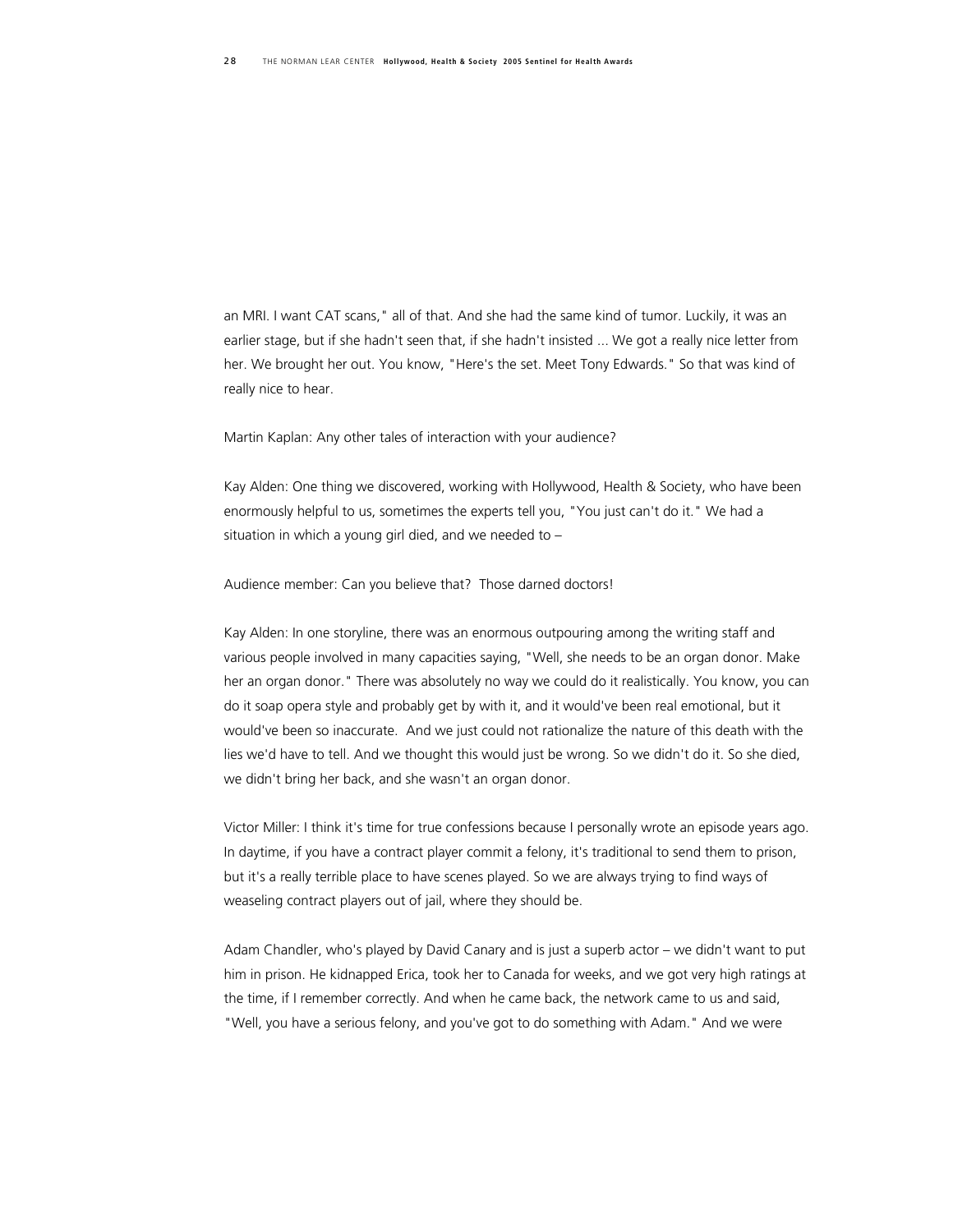sitting around the table, and I said, "Brain tumor." I wrote the episode where – God help us, and those of you who are doctors in the room, just forgive us – they're standing around. They had all their surgical masks and stuff, and it didn't look like *ER* at all. And one of them says, "They're opening up Adam's head, and one of them says, "My lord, it's an anomaly." And the other doctor says, "It's the largest one I've ever seen." Boom! Adam wakes up with a bandage on his head and goes back to Chandler mansion, where he's been ever since.

So I can't accept this award without at least talking to that.

#### Martin Kaplan: Any other guilty consciences?

Let me ask, I guess, it's a craft question, and it affects actors as well as writers, and it affects those of you whose shows are always about medical issues all the time and those of you whose shows are sometimes about it some of the time. And that is a lot of the lines that you have to say to do exposition are real mouthfuls. I mean you have to pack in a lot of material. You have to do it accurately. It has to be performable. You can't break from the suspension of disbelief into a lecture that sounds like something from medical school or a drug commercial. How do you do that? How do you deal with the difficulty of the special kind of exposition, which is a lot of talk, a lot of complicated talk. How do you do that? How do you make people not step out of the situation?

Anjanette Delgado: Well, in telenovela, it gets broken up into a lot of scenes. I mean if the person who knows the least is the one asking the questions, it helps because then the viewer's sort of identifying and learning something. Also, finding a new perspective – for example, when we did the diabetes storyline, I couldn't convince any writers to pick it up. We have about four novellas going on at the same time, and I'd say diabetes, and they'd be like, "Um-um." And I'd bring it up again, "Diabetes?" And, "Um-um."

So, finally, I understood they needed dramatic possibility. I said, "Causes impotence, and it's the number-one cause of impotence in Latino men. Dramatic possibility."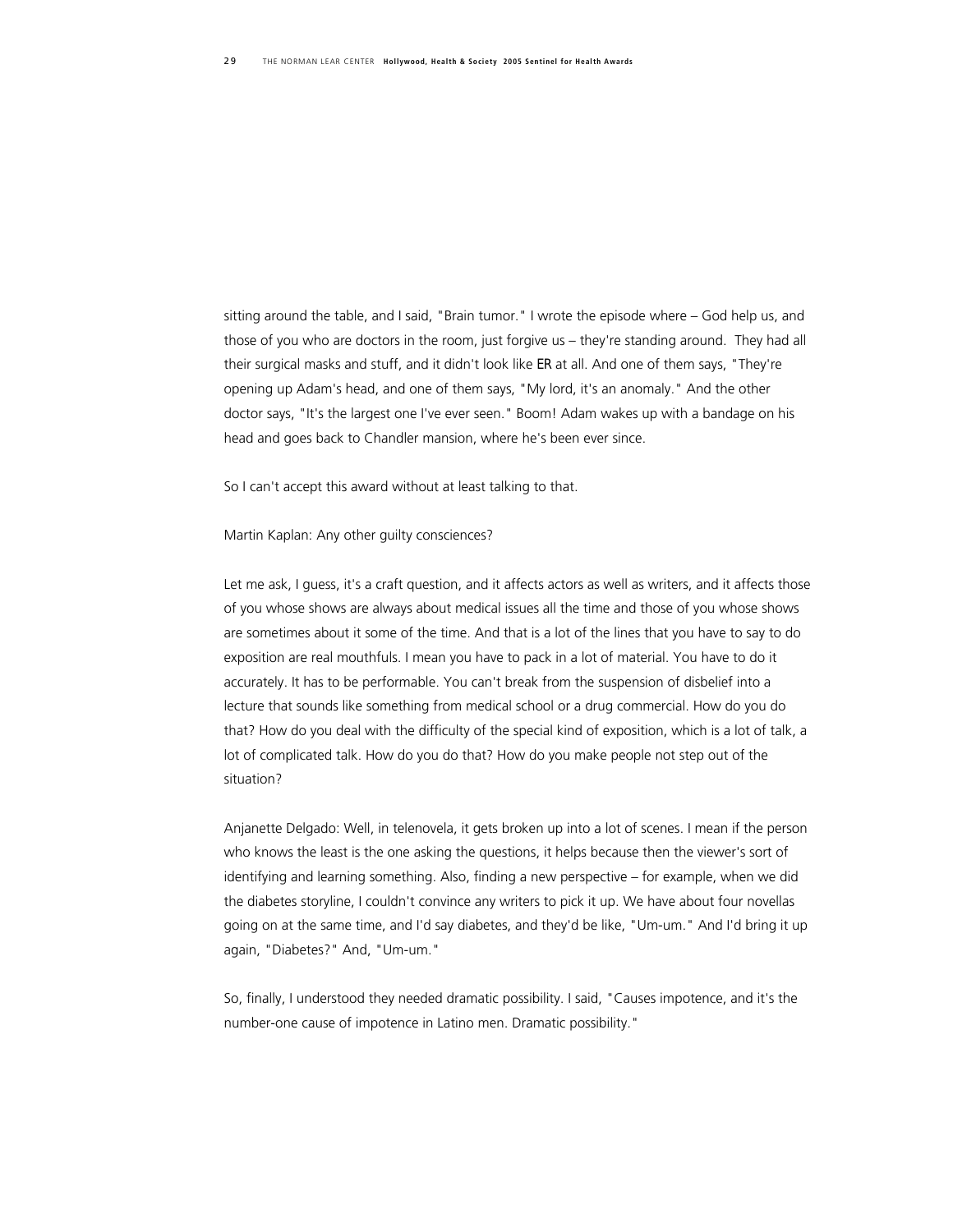Karen Maser: Well, on *ER* they have to say these huge words and talk about thoracotomies and laparotomies and thermal cut-downs. I feel kind of like a doctor now, so if anybody has any problems, just let me know. If you need a chest tube, crike, central line, whatever. But they have to move while they're saying these big, long lines, and they're actually doing the procedures.

We have two doctors on staff, real-life doctors, Dr. Joe from this episode and another doctor, who are also writers, but we have technical advisors on the set who actually block the scenes, do separate sides for the nurses and doctors in trauma rooms – "You're here. You're here. You hand it. This is how you hand an instrument" – and so they're saying these big lines, but you don't know what – from week to week, there's different medical things you're doing, and they have to be cutting people and bagging people and doing IVs and things like that. So I don't envy them with that. The cast read-throughs are a lot of fun, especially with words they haven't seen before, trying to pronounce some words. Dr. Joe actually talks into a little cassette microphone to tell people how to pronounce words so they can get them right. But after a while – this is our 12th season – the actors think they're doctors, too. They know 500ccs of atropine. They know what some of these things are. So it's exciting for them. I don't envy them at all.

Martin Kaplan: Peter, yours is a medical show. Does that mean that it's easy to do this stuff because it's all motivated by the situation?

Peter Blake: To sort of explain everything?

Martin Kaplan: Yes.



**After a while –this is our 1 2th season – the actors think they're doctors, too. They k now 500ccs of atropine.** 

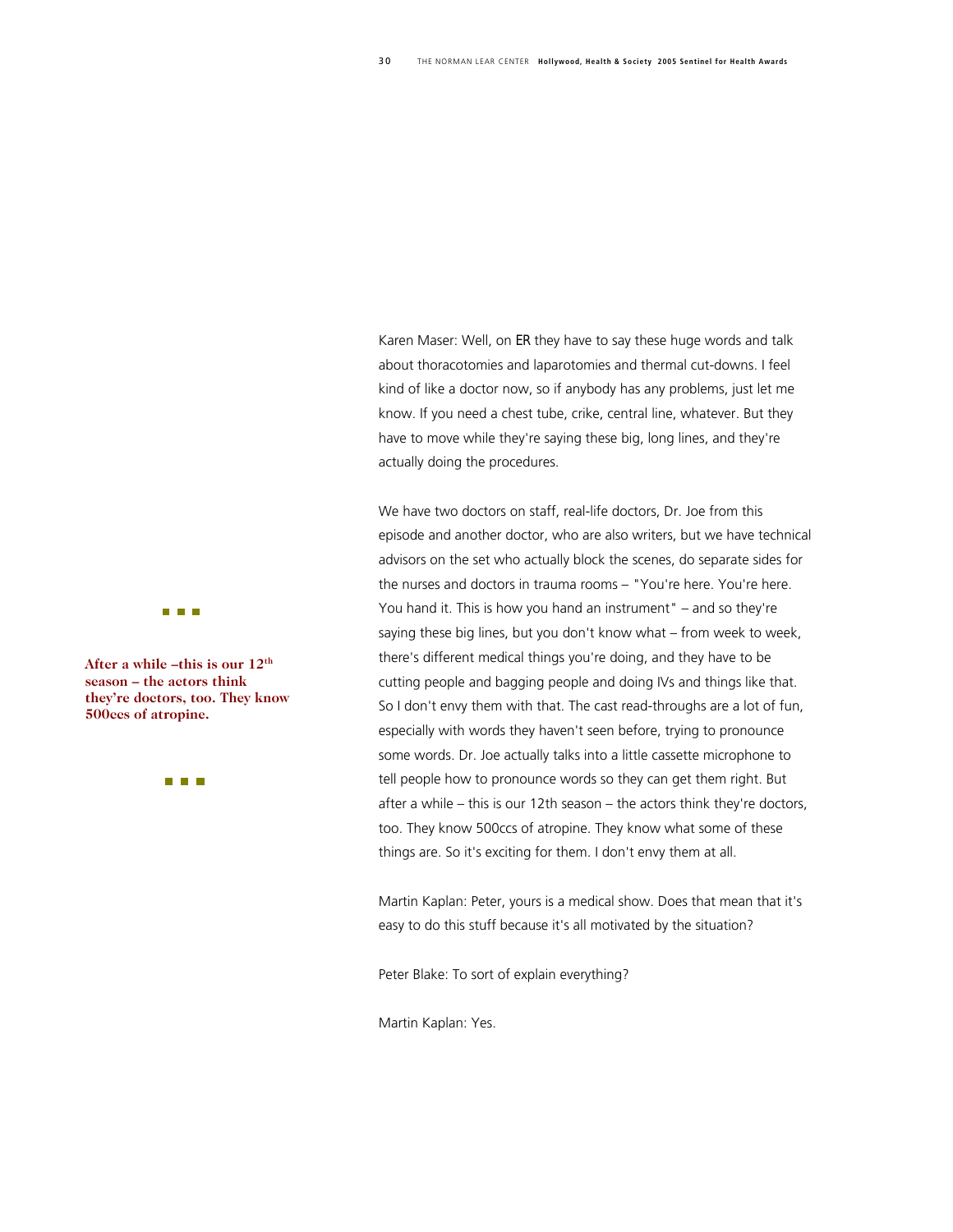Peter Blake: The hardest part is to explain things without making it sound expository. Generally what you do is put it in a scene with conflicts. In our show, we usually have two scenes per episode that are differential diagnoses, where we talk about other patients experiencing these symptoms – stomach pain, arthritis, and then you have the doctors throwing out different ideas for what the diseases could be. Those can be pretty boring and expository, but we just try to have them arguing, we give each one of the characters a very specific point of view, have them argue, throw in a couple jokes. Usually does it.

Martin Kaplan: Any other tricks of the craft?

Karen Maser: Many of our characters will say, "Well, would you tell me that in English?" like real people often do with their doctors. But we also have some actors, too, who really want to say the real stuff. And, you know, they say it well. They've been doctors on the show for a long time – it's amazing to me. And then sometimes there will be such struggle with dialogue that one will get a call and they'll say, "This is the line," and you either say, "Well, what the doctors told me it meant was; we could say it this way," or you say, "Cut the line. We don't need that. Just move on." So all those things can happen. But we try very much not to change the accuracy. We'll either say it in light terms or just not say it right now.

Martin Kaplan: Would anyone here like to ask a question of any or all of the panelists?

Oscar Streeter: Yes.

Martin Kaplan: Oscar Streeter.

Oscar Streeter: I'm a radiation oncologist. I've got two medical students, one from George Washington, one from Chicago, and they love *House* because of the differential diagnosis, and I didn't know that until today. I'm never home to watch TV, but it was interesting that they were very excited about it. So do you get a lot of feedback from medical students?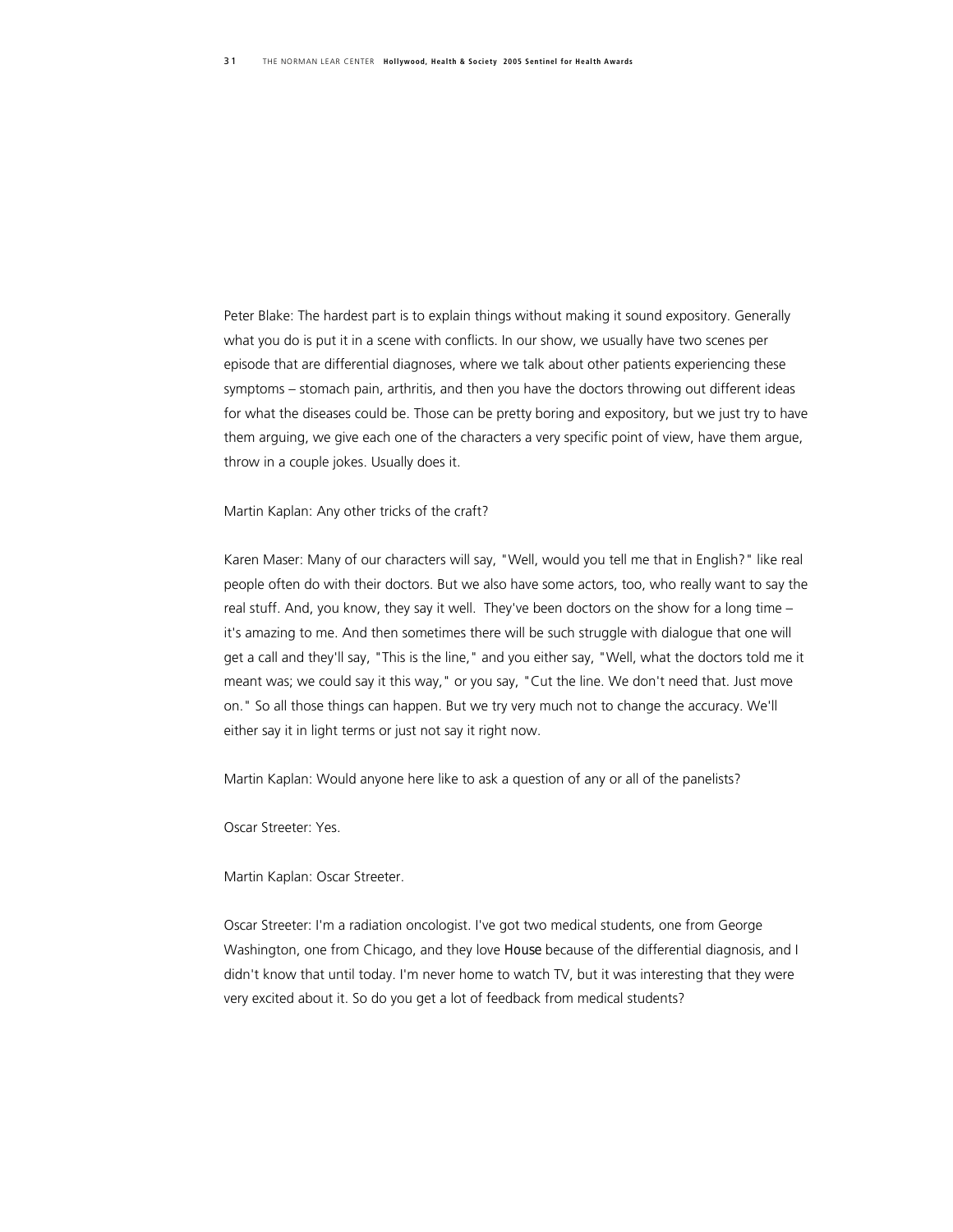Peter Blake: Yes, surprisingly, doctors like the show. It's really, really hard to write because we have to have four acts of what the hell is this disease, and you start off like the person has seen all the normal doctors and they've done all the normal tests, and then you have to come up four acts of [Dr.] House and his team trying to figure it out.

So the doctors like it for two reasons, because they can follow along and try to guess what the disease is and also because House is such an incredible jerk and he's mean to patients all the time. They love it because it's all the stuff that doctors are not allowed to do because it would be unethical, like lying to patients or yelling at them.

Oscar Streeter: I've got one more question. In *ER*, you have an Indian doctor.

Karen Maser: Parminder Nagra. Yes, she plays Dr. Rasgotra.

Oscar Streeter: Have you thought about putting something about cultural-competency, say, with an Indian patient coming into the ER and dealing with how you disrobe the patient, who should be in the room, that type of thing?

Karen Maser: That has come up recently in the room with Muslim patients; it just came up during an ER residents' night or ER attendance night. We ask real doctors and nurses to come in and talk to us about anecdotes. That was a story that one of our nurses had talked about, how there was a Muslim woman who waited in the ER for about 12 hours because they needed a woman doc – she could only have a woman doctor to see her and touch her – you know, what rooms and screens. So we haven't done that yet, or if we have, it's been 12 years, I can't remember. But that's an issue that has come up recently.

Martin Kaplan: Do those people who come in sign releases saying they won't sue you for taking their ideas?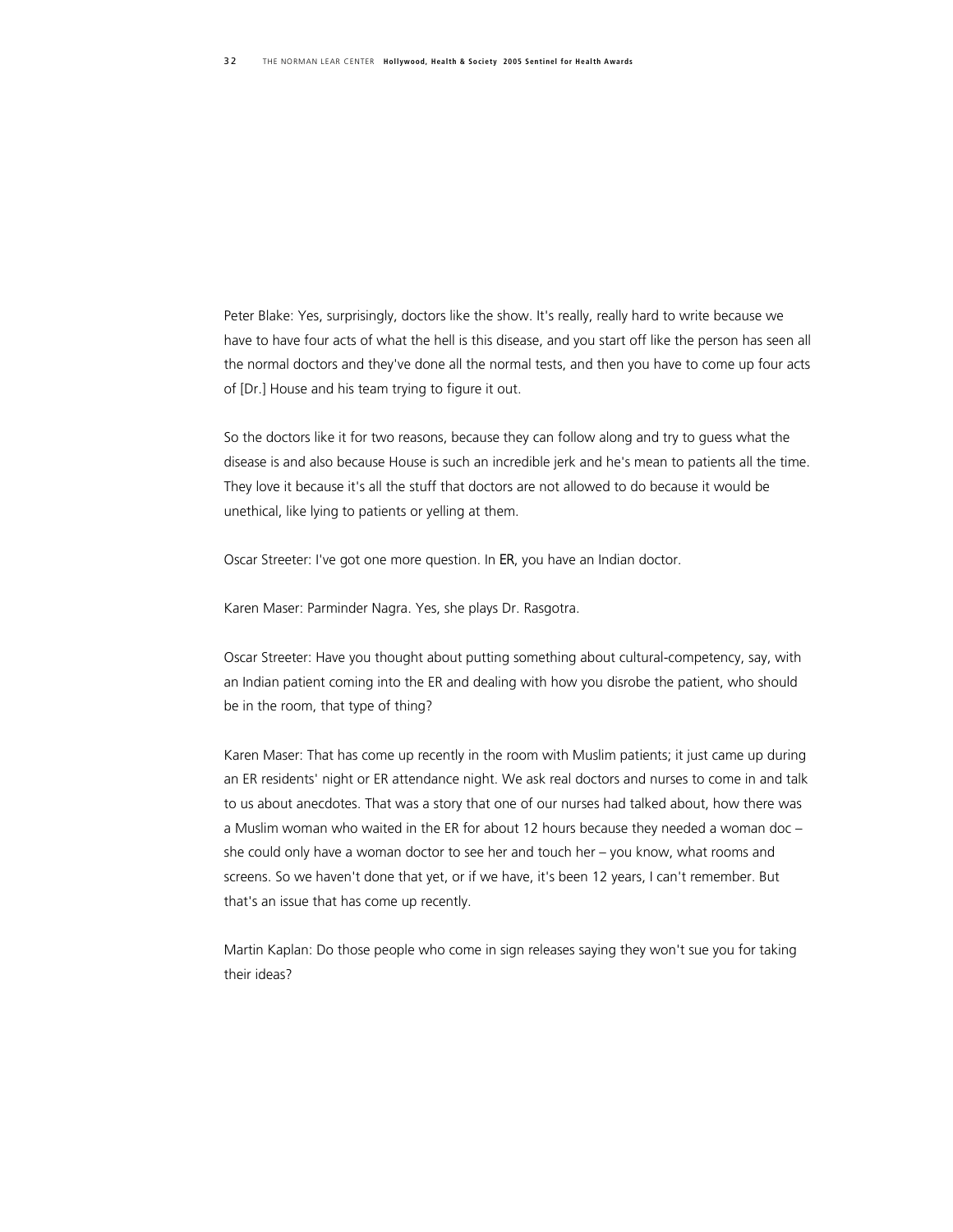Karen Maser: No, we just talk about anecdotes, not stories. They talk about funny ones and sad ones. Big thing is ethical dilemmas, conflicts with resident to resident, with attendings, with nurses, with the nurse managers. Because our hospital is based in Chicago, a fictional County General, we go to Chicago to talk to the real-life Cook County Hospital doctors and try to get as many anecdotes as we can. But we always change names in situations and give it a twist, so they'll never know.

Tenaya Wallace: My name is Tenaya Wallace. I'm with OneLegacy, and I think we're actually the organization that spoke with you about organ donor issues. We're the organ procurement organization for Southern California.

I was wondering – we're a very cause-oriented organization and want to see our cause accurately represented in storylines. Obviously, Hollywood, Health & Society is a huge resource for, I assume, you guys. Do you get approached by a lot of other causes, though? I mean I know that cancer obviously is a big topic at CDC, but do other causes and cause-oriented organizations actually try and approach you with storylines and information? And if so, how do you deal with that? Do you want that? Or does that kind of turn you off?

Anjanette Delgado: I can do the primer on this one. We do get approached a lot, especially in Spanish, because we're the only ones that do it. I think one of the things is locating somebody who is not the writer. The writer is writing. He has deadlines. He has issues. He has a plan. And so somebody will have to get to him with the accurate information and explain to him how to solve problems. I think if we all understood that writers need to solve problems - the writing, that's really what it is. It's about creating all those situations. And you need to get somewhere. So what circumstances will take them there? If people, organizations that are cause-oriented would maybe send less but send stuff that would solve problems, for example, or like I was saying before, with dramatic possibility. What is the thing, like Peter was saying, that will get me here? Or, I need to do this. How do I get there? What can I portray here that will be interesting to people? Obviously, it's a business. Also, it's entertainment. People are supposed to watch it. It's not supposed to turn people off. So what facts do you have that could be stories? What anecdotes do